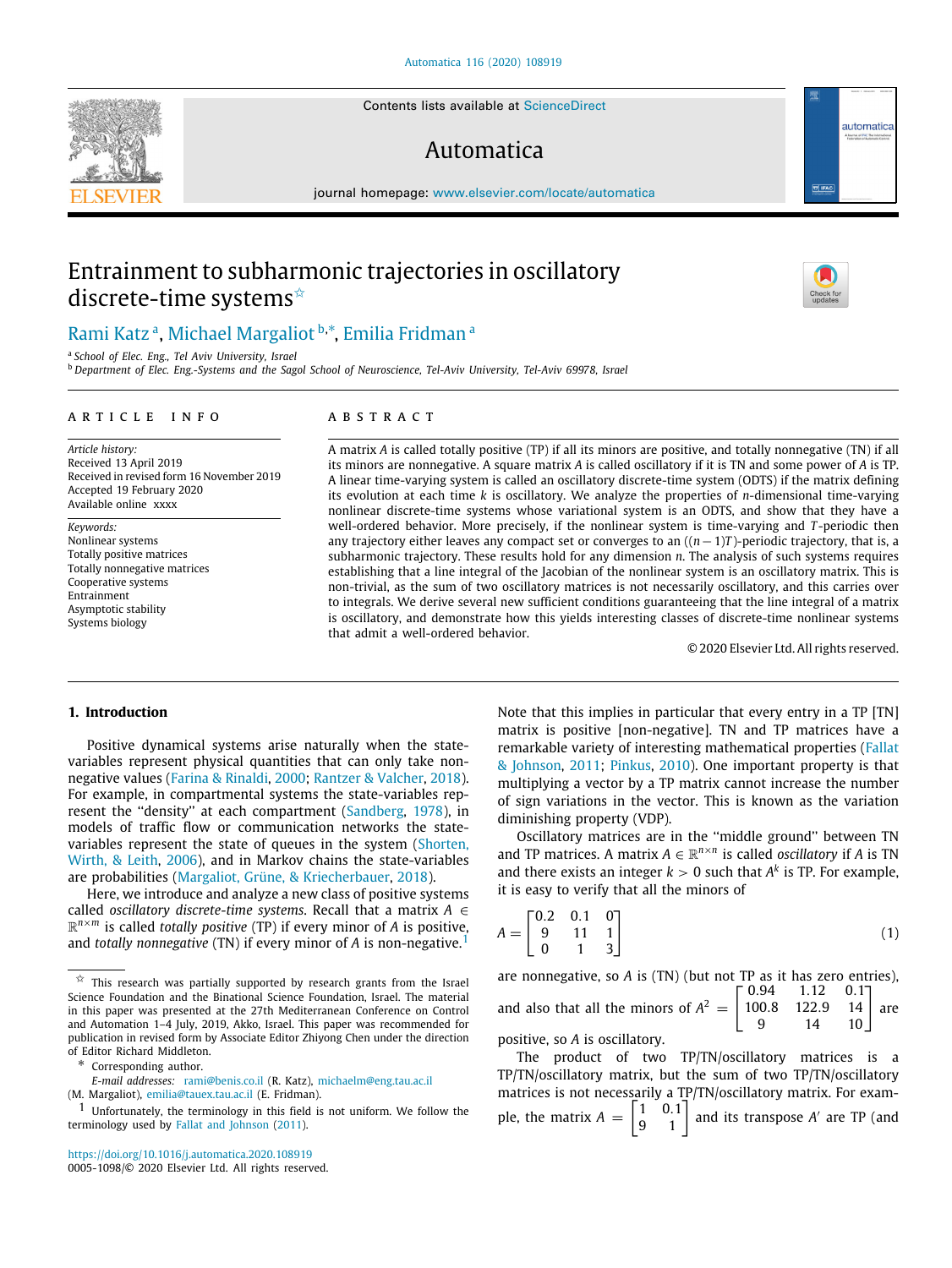thus in particular TN and oscillatory), yet  $A + A' = \begin{bmatrix} 2 & 9.1 \\ 9.1 & 2 \end{bmatrix}$  is not TN (and thus not TP nor oscillatory), as  $\det(A + A') < 0$ . ′

TP matrices have important applications in the asymptotic analysis of both continuous-time and discrete-time dynamical systems. [Schwarz](#page-9-5) ([1970\)](#page-9-5) introduced the notion of a *totally positive differential system (TPDS)*. This is the linear time-varying (LTV) system

$$
\dot{x}(t) = A(t)x(t),\tag{2}
$$

satisfying that the associated *transition matrix*  $\Phi(t_1, t_0)$  is TP for any pair  $(t_1, t_0)$  with  $t_1 > t_0$ . The transition matrix is the matrix satisfying  $x(t_1) = \Phi(t_1, t_0)x(t_0)$  for all  $x(t_0) \in \mathbb{R}^n$ . In the particular case where  $A(t) \equiv A$  the transition matrix is  $\Phi(t, t_0) = \exp((t$  $t_0$ )*A*), and then [\(2](#page-1-0)) is TPDS if and only if (iff) *A* is tridiagonal with positive entries on the super- and sub-diagonals. Schwarz used the VDP to show that the number of sign variations in *x*(*t*) is a (integer-valued) Lyapunov function for the TPDS [\(2\)](#page-1-0). [Margaliot](#page-8-5) [and Sontag](#page-8-5) [\(2019\)](#page-8-5) have shown that TPDSs have important applications in the stability analysis of continuous-time nonlinear cooperative dynamical systems with a tridiagonal Jacobian.

An extension to discrete-time systems, called a *totally positive discrete-time system* (TPDTS), has been suggested recently by [Alseidi, Margaliot, and Garloff](#page-8-6) [\(2019](#page-8-6)). The LTV

$$
x(k+1) = A(k)x(k),\tag{3}
$$

with  $A: \mathbb{N} \to \mathbb{R}^{n \times n}_+$ , is called a TPDTS if  $A(k)$  is TP for all  $k \in \mathbb{N}$ . It was shown that time-varying nonlinear systems, whose variational equation is a TPDTS, satisfy strong asymptotic properties including entrainment to a periodic excitation. The variational equation is an LTV with a matrix described by a line integral of the Jacobian of the nonlinear system. Since the sum of two TP matrices is not necessarily TP, it is not trivial to verify that this line integral is indeed TP.

The main contributions of this paper are two-fold. First, we introduce the new notion of an *oscillatory discrete-time system* (ODTS). The LTV ([3](#page-1-1)) is called an ODTS if *A*(*k*) is oscillatory for all time *k*. This is an important generalization of a TPDTS, as oscillatory matrices are much more common than TP matrices. We analyze the properties of discrete-time time-varying nonlinear systems, whose variational equation is an ODTS, and show that they satisfy useful asymptotic properties. In particular, if the *n*-dimensional time-varying nonlinear system is *T* -periodic then every solution either leaves every compact set or converges to an ((*n* − 1)*T* )-periodic solution, i.e. a *subharmonic* solution.

The variational equation associated with the nonlinear system is an LTV with a matrix described by a line integral of the Jacobian of the nonlinear system. Since the sum of two oscillatory matrices is not necessarily oscillatory, it is not trivial to verify that this line integral is indeed oscillatory.

The second contribution of this paper is deriving several new sufficient conditions guaranteeing that the line integral of a matrix is oscillatory. Our first condition considers the special case of a system with scalar nonlinearities. In this case we show that the integration can be performed in closed-form. The other conditions are based on sufficient conditions for a matrix to be oscillatory or TP. We demonstrate how these conditions yield new classes of discrete-time nonlinear systems with a well-ordered behavior.

The remainder of this paper is organized as follows: Section [2](#page-1-2) reviews known definitions and results that will be used later on including the VDPs of TN and TP matrices, and TPDTSs. The next two sections describe our main results. Section [3](#page-3-0) defines and analyzes ODTSs. Section [4](#page-4-0) provides several sufficient conditions verifying that the line integral of the Jacobian of a time-varying nonlinear system is oscillatory. This section also details several

applications of the theoretical results. The final section concludes and describes several topics for further research.

We use standard notation. The set of nonnegative integers is  $\mathbb{N} := \{0, 1, 2, \ldots\}$ . Matrices [vectors] are denoted by capital [small] letters. The transpose of a matrix *A* is denoted *A* ′ . We use diag( $v_1, \ldots, v_n$ ) to denote the  $n \times n$  diagonal matrix with entries  $v_1, \ldots, v_n$  on the diagonal.

# <span id="page-1-0"></span>**2. Preliminaries**

<span id="page-1-2"></span>We begin by reviewing the VDP of TN and TP matrices. More details and proofs can be found in the excellent monographs [\(Fal](#page-8-3)[lat & Johnson](#page-8-3), [2011;](#page-8-3) [Gantmacher & Krein,](#page-8-7) [2002](#page-8-7); [Pinkus](#page-8-4), [2010\)](#page-8-4). For a vector  $z \in \mathbb{R}^n$  with no zero entries the number of sign variations in *z* is

$$
\sigma(z) := |\{i \in \{1, \ldots, n-1\} : z_i z_{i+1} < 0\}|\,. \tag{4}
$$

For example, for  $n = 3$  consider the vector  $z(\varepsilon) := \begin{bmatrix} 2 & \varepsilon & -3 \end{bmatrix}$ . Then for *any*  $\varepsilon \in \mathbb{R} \setminus \{0\}$ ,  $\sigma(z(\varepsilon))$  is well-defined and equal to one. More generally, the domain of definition of  $\sigma$  can be extended, via continuity, to the set:

$$
V := \{ z \in \mathbb{R}^n : z_1 \neq 0, \ z_n \neq 0, \text{ and if } z_i = 0
$$
  
for some  $i \in \{2, ..., n - 1\}$  then  $z_{i-1}z_{i+1} < 0\}.$ 

<span id="page-1-1"></span>We recall two more definitions for the number of sign variations in a vector that are well-defined for any  $y \in \mathbb{R}^n$  ([Fallat & Johnson,](#page-8-3) [2011\)](#page-8-3). Let

$$
s^-(y) := \sigma(\bar{y}),
$$

where  $\bar{y}$  is the vector obtained from  $y$  by deleting all zero entries (with *s*(0) defined as zero), and let

$$
s^+(y) := \max_{x \in P(y)} \sigma(x),
$$

where  $P(y)$  is the set of all vectors obtained by replacing every [ zero entry of *y* by either −1 or +1. For example, for *y* =  $[-1 \ 0 \ 0 \ 4]^T$ ,  $s^-(y) = 1$  and  $s^+(y) = 3$ . These definitions imply that

$$
0 \leq s^-(y) \leq s^+(y) \leq n-1 \text{ for all } y \in \mathbb{R}^n,
$$
 (5)

and that  $s^-(y) = s^+(y)$  iff  $y \in V$ .

<span id="page-1-3"></span>The following theorem states the VDPs of TP and TN matrices.

**Theorem 1** (*[Fallat & Johnson](#page-8-3), [2011](#page-8-3)*). *Let*  $A \in \mathbb{R}^{n \times m}$ .

- *(1) If A is TP then*
	- $s^+(Ax) \leq s^-(x)$  *for all*  $x \in \mathbb{R}^m \setminus \{0\},$
- *(2) If A is TN (and in particular if it is TP) then*

<span id="page-1-4"></span>
$$
s^-(Ax) \leq s^-(x) \text{ for all } x \in \mathbb{R}^m. \tag{6}
$$

For example, the matrix  $A = \begin{bmatrix} 1 & 2 \\ 1 & 4 \end{bmatrix}$  is TP and for  $x = \begin{bmatrix} 1 & -1 \end{bmatrix}$ , we have

$$
s^+(Ax) = s^+([-1 \ -3]') < s^-(x).
$$

For square matrices (which is the relevant case when considering the transition matrices of dynamical systems) more precise results are known. Recall that a matrix is called *strictly sign-regular of order k* (denoted *SSRk*) if its minors of order *k* are either all positive or all negative. For example,  $A = \begin{bmatrix} 1 & 2 \\ 3 & 4 \end{bmatrix}$  is *SSR*<sub>1</sub> because all its entries are positive, and *SSR*<sup>2</sup> because it single minor of order 2 is negative. It was recently shown [\(Ben-Avraham, Sharon,](#page-8-8)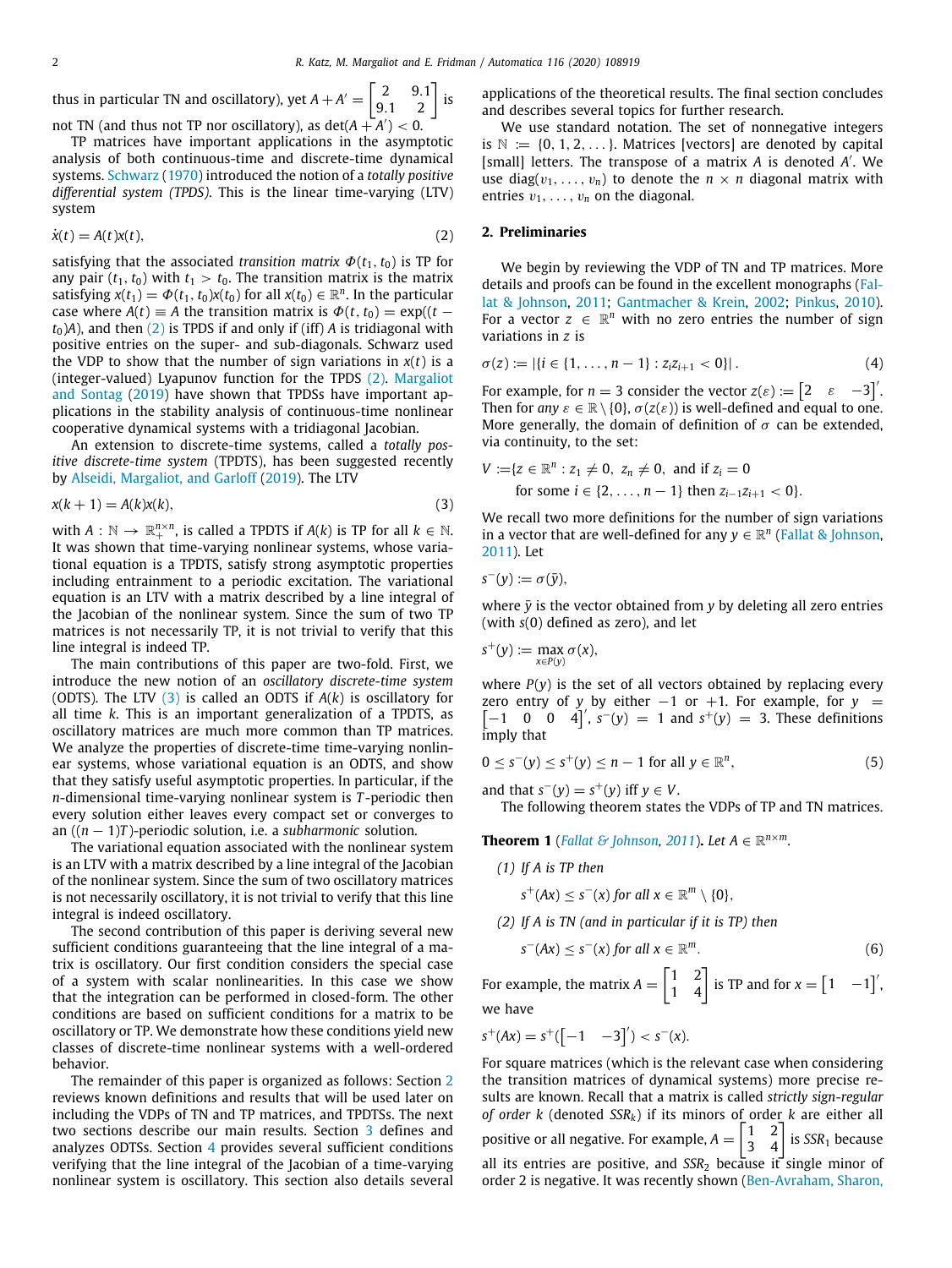[Zarai, & Margaliot](#page-8-8), [2020\)](#page-8-8) that if  $A \in \mathbb{R}^{n \times n}$  is non-singular then for any  $k \in \{1, \ldots, n-1\}$  we have that *A* is  $SSR_k$  iff

$$
x \in \mathbb{R}^n \setminus \{0\} \text{ and } s^-(x) \leq k - 1 \implies s^+(Ax) \leq k - 1.
$$

For example, for  $k = 1$  this implies that for a non-singular matrix  $A \in \mathbb{R}^{n \times n}$  the following two conditions are equivalent: (1) all the entries of *A* are either all positive or all negative; and (2) for every  $x \neq 0$  with all entries non-negative or all non-positive the vector *Ax* has all entries positive or all negative.

We now review applications of total positivity to discrete-time dynamical systems.

# *2.1. Totally positive discrete-time systems*

Consider the discrete-time LTV ([3](#page-1-1)) with  $A : \mathbb{N} \to \mathbb{R}^{n \times n}$ . The system is called a TPDTS [\(Alseidi et al.](#page-8-6), [2019](#page-8-6)) if *A*(*k*) is TP for all  $k \in \mathbb{N}$ . Intuitively speaking, this is the discrete-time analogue of a TPDS. The VDP and  $(5)$  $(5)$  imply that for any  $x(0) \in \mathbb{R}^n \setminus \{0\}$  we have

$$
\cdots \leq s^-(x(1)) \leq s^+(x(1)) \leq s^-(x(0)) \leq s^+(x(0)). \tag{7}
$$

In other words, both  $s^-(x(k))$  and  $s^+(x(k))$  can be viewed as integer-valued Lyapunov functions for the trajectories of a TPDTS. Furthermore, there can be no more then  $n - 1$  strict inequalities in [\(7\)](#page-2-0), as  $s^-$  and  $s^+$  take values in  $\{0, 1, \ldots, n-1\}$ . This implies that there exists  $m \in \mathbb{N}$  such that  $s^-(x(k)) = s^+(x(k))$  for all  $k \geq m$ , i.e. *x*(*k*) ∈ *V* for all *k* ≥ *m*. In particular,  $x_1(k) \neq 0$  (and  $x_n(k) \neq 0$ ) for all  $k > m$ . Moreover, the following *eventual monotonicity* property holds: there exists  $p \in \mathbb{N}$  such that either  $x_1(k) > 0$  for all  $k \geq p$  or  $x_1(k) < 0$  for all  $k \geq p$  (and similarly for  $x_n(k)$ ) ([Alseidi](#page-8-6) [et al.](#page-8-6), [2019](#page-8-6)).

This property can be applied to study the asymptotic properties of time-varying *nonlinear* discrete-time systems. Consider the system

$$
x(k+1) = f(k, x(k)).\tag{8}
$$

We assume that  $f$  :  $\mathbb{N} \times \mathbb{R}^n \to \mathbb{R}^n$  is  $C^1$  with respect to its second variable, and denote its Jacobian by *J*(*k*, *x*) :=  $\frac{\partial}{\partial x} f(k, x)$ . We also assume that the trajectories of  $(8)$  evolve on a compact and convex state-space  $\Omega \subset \mathbb{R}^n$ . For  $a \in \Omega$  and  $j \in \mathbb{N}$ , let  $x(j, a)$ denote the solution of  $(8)$  at time *j* with  $x(0) = a$ .

Fix  $a, b \in \Omega$  and let  $z(k) := x(k, b) - x(k, a)$ . Then (see, e.g. [Alseidi et al.](#page-8-6), [2019](#page-8-6))

$$
z(k+1) = M(k, a, b)z(k),\tag{9}
$$

where

$$
M(k, a, b) := \int_0^1 J(k, rx(k, b) + (1 - r)x(k, a)) dr.
$$
 (10)

The LTV system ([9](#page-2-2)) is called the *variational equation* associated with [\(8\)](#page-2-1), as it describes how the variation between the two solutions  $x(k, b)$  and  $x(k, a)$  evolves in time.

[Alseidi et al.](#page-8-6) ([2019](#page-8-6)) pose two assumptions.

**Assumption 1.** The matrix

$$
F(k, a, b) := \int_0^1 J(k, ra + (1 - r)b) dr
$$
 (11)

is TP for all  $k \in \mathbb{N}$  and all  $a, b \in \Omega$ .

Note that this implies that  $(9)$  is a TPDTS.

<span id="page-2-4"></span>**Assumption 2.** There exists  $T \in \{1, 2, \ldots\}$  such that the map in ([8\)](#page-2-1) is *T* -periodic, that is,

$$
f(k, a) = f(k + T, a)
$$
 for all  $k \in \mathbb{N}$  and all  $a \in \Omega$ .

Note that in the particular case where *f* is time-invariant this holds (vacuously) for every  $T \in \mathbb{N}$ .

<span id="page-2-5"></span>**Theorem 2** (*[Alseidi et al.,](#page-8-6) [2019](#page-8-6)*)**.** *If [Assumptions](#page-2-3)* [1](#page-2-3) *and* [2](#page-2-4) *hold then every solution of* ([8](#page-2-1)) *emanating from* Ω *converges to a T -periodic solution of* [\(8](#page-2-1))*.*

If the time-dependence in *f* is due to an input (or excitation) *u*, that is,  $f(k, x(k)) = g(u(k), x(k))$  for some map *g* then [Assumption](#page-2-4) [2](#page-2-4) holds if *u* is *T* -periodic. [Theorem](#page-2-5) [2](#page-2-5) then implies that the system *entrains* to the periodic excitation, as every solution converges to a periodic solution with the same period *T*. Entrainment is an important property in many natural and artificial systems ([Margaliot et al.,](#page-8-2) [2018;](#page-8-2) [Margaliot, Sontag, & Tuller](#page-8-9), [2014;](#page-8-9) [Russo, di Bernardo, & Sontag](#page-9-6), [2010\)](#page-9-6). For example, many biological processes, like the sleep–wake cycle, entrain to the 24 h-periodic solar day.

In the special case where *f* is time-invariant [Theorem](#page-2-5) [2](#page-2-5) yields the following result.

<span id="page-2-9"></span><span id="page-2-0"></span>**Corollary 1** (*[Alseidi et al.,](#page-8-6) [2019](#page-8-6)*)**.** *Consider the time-invariant nonlinear system*

<span id="page-2-6"></span>
$$
x(k+1) = f(x(k))\tag{12}
$$

*whose trajectories evolve on a compact and convex state-space* Ω ⊂ R *n . Suppose that*

$$
F(a, b) := \int_0^1 J(r a + (1 - r) b) dr
$$
 (13)

*is TP for all a*, *b* ∈ Ω*. Then every solution of* [\(12\)](#page-2-6) *emanating from* Ω *converges to an equilibrium point.*

<span id="page-2-11"></span>Note that the equilibrium point is not necessarily unique.

<span id="page-2-1"></span>The condition on  $F(a, b)$  implies that every minor of  $J(x)$  is positive for all  $x \in \Omega$ . In particular, the first-order minors, i.e. the entries of  $J(x)$ , are positive so the nonlinear system is strongly cooperative ([Smith](#page-9-7), [1995,](#page-9-7) [2017](#page-9-8)). The conditions here require more than strong cooperativity and as a consequence yield more powerful results on the asymptotic behavior of the system; see, e.g. [Hirsch and Smith](#page-8-10) ([2003](#page-8-10)) and [Smith](#page-9-9) [\(1998\)](#page-9-9).

In the particular case of planar systems, the conditions here require that the entries of  $J(x)$  are positive, and that det  $J(x)$  is positive. The latter condition is an orientation-preserving condition that has been used in the analysis of planar cooperative systems [\(Smith,](#page-9-9) [1998\)](#page-9-9).

<span id="page-2-2"></span>The next result, which seems to be new, shows that total positivity (in fact, a slightly weaker condition) implies an orientationpreserving property (with respect to a specific order) for *any* dimension *n*. For two vectors  $x, y \in \mathbb{R}^n$ , we write  $x \ll y$  if  $x_i < y_i$ for all  $i \in \{1, ..., n\}$ . Let  $D_{\pm} \in \mathbb{R}^{n \times n}$  be the diagonal matrix with  $d_{ii} = (-1)^{i+1}$  for all  $i \in \{1, ..., n\}$ . Note that  $(D_{\pm})^{-1} = D_{\pm}$ . We say that  $z \in \mathbb{R}^n$  is *alternating* if  $z_i z_{i+1} < 0$  for all  $i \in \mathbb{R}^n$ {1, ..., *n* − 1}. This implies of course that  $s^{-}(z) = s^{+}(z) = n - 1$ .

<span id="page-2-8"></span><span id="page-2-3"></span>**Lemma 1.** Let  $P \in \mathbb{R}^{n \times n}$  be TN and nonsingular. If  $x, y \in \mathbb{R}^n$  are *such that*

<span id="page-2-7"></span>
$$
D_{\pm}PD_{\pm}x \ll D_{\pm}PD_{\pm}y \tag{14}
$$

<span id="page-2-10"></span>*then x* ≪ *y*.

The proof is placed in [Appendix](#page-8-11).

**Example 1.** Consider the TP matrix  $P = \begin{bmatrix} 1 & 2 \\ 3 & 8 \end{bmatrix}$ . Then ([14\)](#page-2-7) becomes  $\begin{bmatrix} 1 & -2 \\ -3 & 8 \end{bmatrix}$   $(x - y) \ll 0$  and this holds iff  $x_1 - y_1 < 0$ and  $\frac{3}{8}$  <  $\frac{x_2-y_2}{x_1-y_1}$  <  $\frac{1}{2}$ , so in particular *x* ≪ *y*.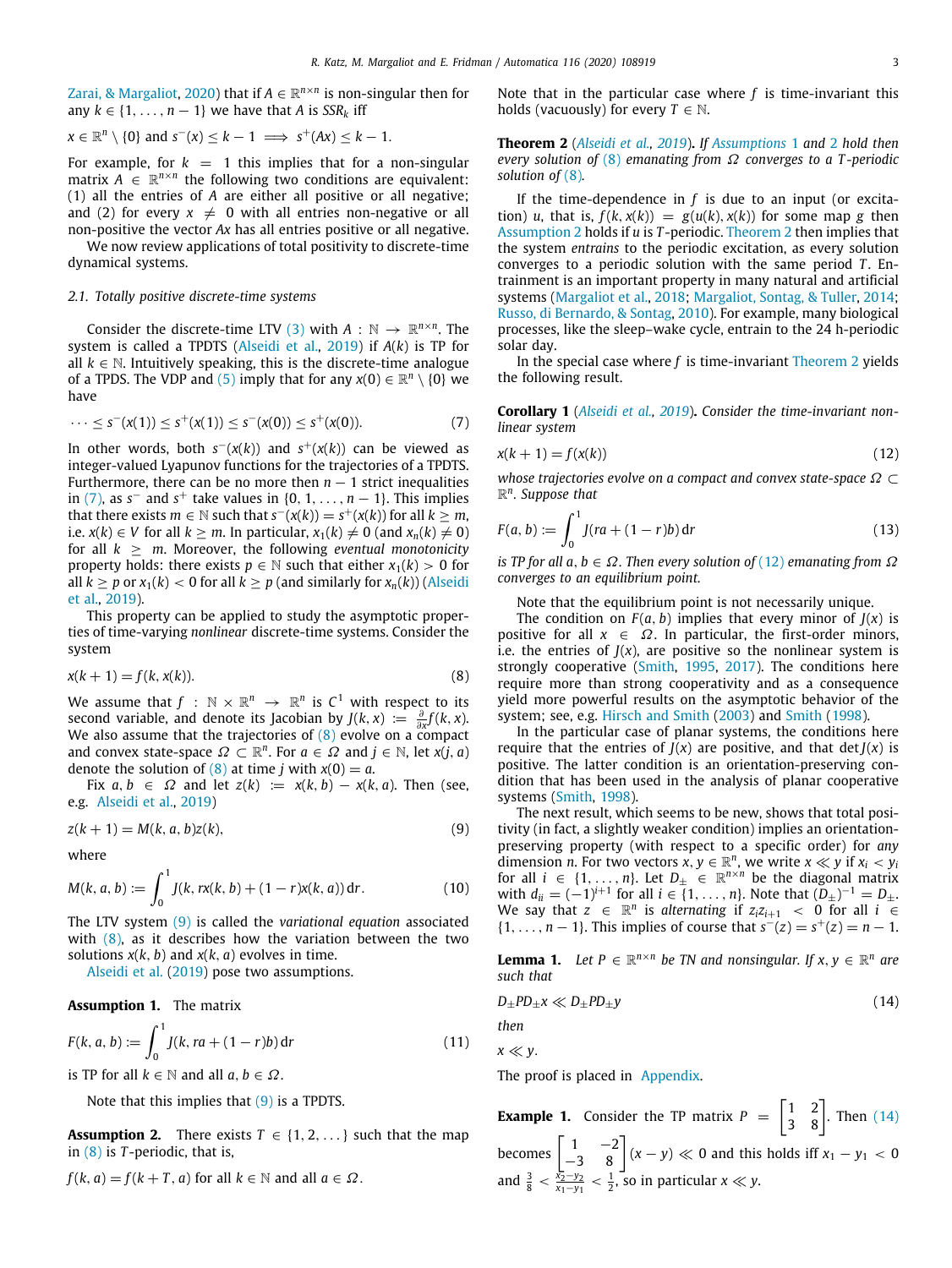In the context of the LTV  $z(k + 1) = Pz(k)$ ,  $z(0) = z_0 \in \mathbb{R}^n$ , [Lemma](#page-2-8) [1](#page-2-8) implies the following. Suppose that *P* is TN and nonsingular and let  $y(k) := D_{+}z(k)$ . Then it is *not* possible that for some  $i \geq 1$  we have

$$
y(0) \ll y(1) \ll \cdots \ll y(i-1) \ll y(i) \text{ and } y(i) \gg y(i+1). \tag{15}
$$

Indeed, the last inequity here yields

 $D_{\pm}PD_{\pm}y(i-1) \gg D_{\pm}PD_{\pm}y(i),$ 

so [Lemma](#page-2-8) [1](#page-2-8) gives

 $y(i-1) \gg y(i)$ ,

and this contradicts [\(15\)](#page-3-1).

[Smillie](#page-9-10) [\(1984](#page-9-10)) and [Smith](#page-9-11) ([1991](#page-9-11)) proved convergence to an equilibrium and entrainment in a certain class of continuoustime nonlinear dynamical systems. Their results are based on using the number of sign variations in the solution of the associated (continuous-time) variational system as an integer-valued Lyapunov function. It was recently shown that these results are closely related to the theory of TPDSs ([Margaliot & Sontag](#page-8-5), [2019\)](#page-8-5). [Theorem](#page-2-5) [2](#page-2-5) and [Corollary](#page-2-9) [1](#page-2-9) may be regraded as discrete-time analogues of these results.

It is well-known that asymptotically stable linear systems entrain to periodic excitations. However, nonlinear systems do not necessarily entrain. This is true even for strongly monotone systems. [Takáč](#page-9-12) ([1992\)](#page-9-12) provides interesting examples of continuoustime, strongly cooperative dynamical systems whose vector field is *T* periodic and admit a solution that is periodic with *minimal* period  $nT$ , for any integer  $n > 2$ . Furthermore, this subharmonic solution may be asymptotically stable.

In order to apply [Theorem](#page-2-5) [2](#page-2-5) and [Corollary](#page-2-9) [1](#page-2-9) one needs to verify that the line integral of the Jacobian is TP. This is not trivial because the sum of two TP matrices is not necessarily a TP matrix, and this is naturally carried over to integrals.

**Example 2.** It is straightforward to verify that 
$$
A(t) = \begin{bmatrix} 1.01 & t+1 \\ \frac{1}{t+1} & 1 \end{bmatrix}
$$
 is TP for all  $t \in [0, 1]$ , yet  $\int_0^1 A(t) dt = \begin{bmatrix} 1.01 & 3/2 \\ \ln(2) & 1 \end{bmatrix}$  is not TP (and not even TN), as it has a negative determinant.

A matrix  $A \in \mathbb{R}^{n \times n}$  is called *oscillatory* if it is TN and there exists  $k \in \mathbb{N}$  such that  $A^k$  is TP. The smallest such  $k$  is called the *exponent* of the oscillatory matrix *A*. The set of oscillatory matrices is larger than the set of TP matrices (which are oscillatory with exponent one). Thus, the assumption that a matrix is oscillatory is less restrictive than the assumption that it is TP. Furthermore, oscillatory matrices appear much more frequently in applications; see e.g. [Gantmacher and Krein](#page-8-7) ([2002\)](#page-8-7) for applications to mechanical systems. The next result provides a simple characterization of oscillatory matrices.

**Theorem 3** (*([Gantmacher & Krein,](#page-8-7) [2002,](#page-8-7) Ch. 7)*). *A TN matrix A*  $\in$ R *n*×*n is oscillatory if and only if it is non-singular and irreducible, and then A<sup>n</sup>*−<sup>1</sup> *is TP.*

[Gantmacher and Krein](#page-8-7) [\(2002](#page-8-7)) describe several specific classes of oscillatory matrices. One of these is the class of Jacobi matrices.

**Example 3.** Consider the tridiagonal matrix

$$
A = \begin{bmatrix} a_1 & b_1 & 0 & \dots & 0 \\ c_1 & a_2 & \ddots & \dots & \vdots \\ 0 & \ddots & \ddots & \dots & \vdots \\ \vdots & \ddots & \ddots & \dots & b_{n-1} \\ 0 & \dots & \dots & c_{n-1} & a_n \end{bmatrix}
$$
 (16)

#### with  $b_i$ ,  $c_i > 0$  for all *i*. In this case, the *dominance condition*

$$
a_i \ge b_i + c_{i-1} \text{ for all } i \in \{1, ..., n\},\tag{17}
$$

<span id="page-3-1"></span>with  $c_0 := 0$  and  $b_n := 0$ , guarantees that *A* is TN (see e.g. [Fallat](#page-8-3) [& Johnson](#page-8-3), [2011,](#page-8-3) Ch. 0). If, furthermore,  $b_i$ ,  $c_i > 0$  for all *i* then *A* is irreducible. Thus, if *A* is also non-singular then it is oscillatory.

The next two sections describe our main results.

# **3. Oscillatory discrete-time systems**

<span id="page-3-2"></span><span id="page-3-0"></span>We begin by introducing the new notion of an ODTS.

### **Definition 1.** The discrete-time LTV

$$
y(k+1) = A(k)y(k),\tag{18}
$$

with  $A : \mathbb{N} \rightarrow \mathbb{R}^{n \times n}$ , is called an *ODTS* of order p if  $A(k)$ is oscillatory for all  $k \in \mathbb{N}$ , and every product of *p* matrices in the form:

$$
A(k_p)\ldots A(k_2)A(k_1),\quad 0\leq k_1<\cdots
$$

is TP.

For example, if *A*(*k*) is TP for all *k* then ([18](#page-3-2)) is an ODTS of order one. Also, since the product of any *n*−1 oscillatory matrices is TP [\(Pinkus,](#page-8-4) [2010](#page-8-4)), ([18\)](#page-3-2) is always an ODTS of order  $n-1$ . In general, checking that any product of *p* matrices is TP is not trivial. We believe that this may be addressed using the bidiagonal factorization of *TN* matrices; see [Fallat and Liu](#page-8-12) ([2007\)](#page-8-12).

We now describe the applications of ODTS to the time-varying nonlinear system:

$$
x(k+1) = f(k, x(k)),
$$
\n(19)

<span id="page-3-8"></span><span id="page-3-3"></span>where *f* (*k*, *x*) satisfies [Assumption](#page-2-4) [2.](#page-2-4) We assume that the trajec-tories of [\(19\)](#page-3-3) evolve in a compact and convex state-space  $\Omega \in \mathbb{R}^n$ . For  $k \in \mathbb{N}$  and  $a, b \in \Omega$ , let

<span id="page-3-7"></span>
$$
F(k, a, b) := \int_0^1 J(k, ra + (1 - r)b) dr.
$$
 (20)

<span id="page-3-4"></span>We pose the following assumption.

**Assumption 3.** For any  $a, b \in \Omega$ , the system

$$
z(k+1) = F(k, a, b)z(k)
$$
\n<sup>(21)</sup>

is an ODTS of order *h*.

<span id="page-3-5"></span>We can now state the main result in this section.

**Theorem 4.** *Suppose that [Assumptions](#page-2-4)* [2](#page-2-4) *and* [3](#page-3-4) *hold. Let u* := *hT . Then every solution of* [\(19\)](#page-3-3) *emanating from* Ω *converges to a u-periodic solution of* [\(19\)](#page-3-3)*.*

<span id="page-3-6"></span>**Remark 1.** If  $F(k, a, b)$  is TP for all  $k \in \mathbb{N}$  and all  $a, b \in \Omega$ then [Assumption](#page-3-4) [3](#page-3-4) holds with  $h = 1$  so [Theorem](#page-3-5) [4](#page-3-5) implies that every solution of ([19](#page-3-3)) emanating from  $\Omega$  converges to a *T* -periodic solution of [\(19\)](#page-3-3). This recovers the TPDS case. If *F* (*k*, *a*, *b*) is oscillatory for all  $k \in \mathbb{N}$  and all  $a, b \in \Omega$  then in particular every product of  $n - 1$  matrices is TP, so [Theorem](#page-3-5) [4](#page-3-5) implies that every solution of [\(19\)](#page-3-3) emanating from  $\Omega$  converges to an ((*n* − 1) $T$ )-periodic solution of  $(19)$  $(19)$  $(19)$ .

**Remark 2.** The LTV ([18](#page-3-2)) is of course a special case of [\(19\)](#page-3-3) with *Jacobian <i>J*(*k*, *x*(*k*)) = *A*(*k*), and thus *F*(*k*, *a*, *b*) = *A*(*k*) for all *a*, *b* ∈  $Ω$  and all  $k ∈ ℕ$ . We conclude that if  $A(k) = A(k+T)$  for all  $k ∈ ℕ$ then every solution of an ODTS of order *h* converges to periodic solution of  $(18)$  $(18)$  with period  $u := hT$ .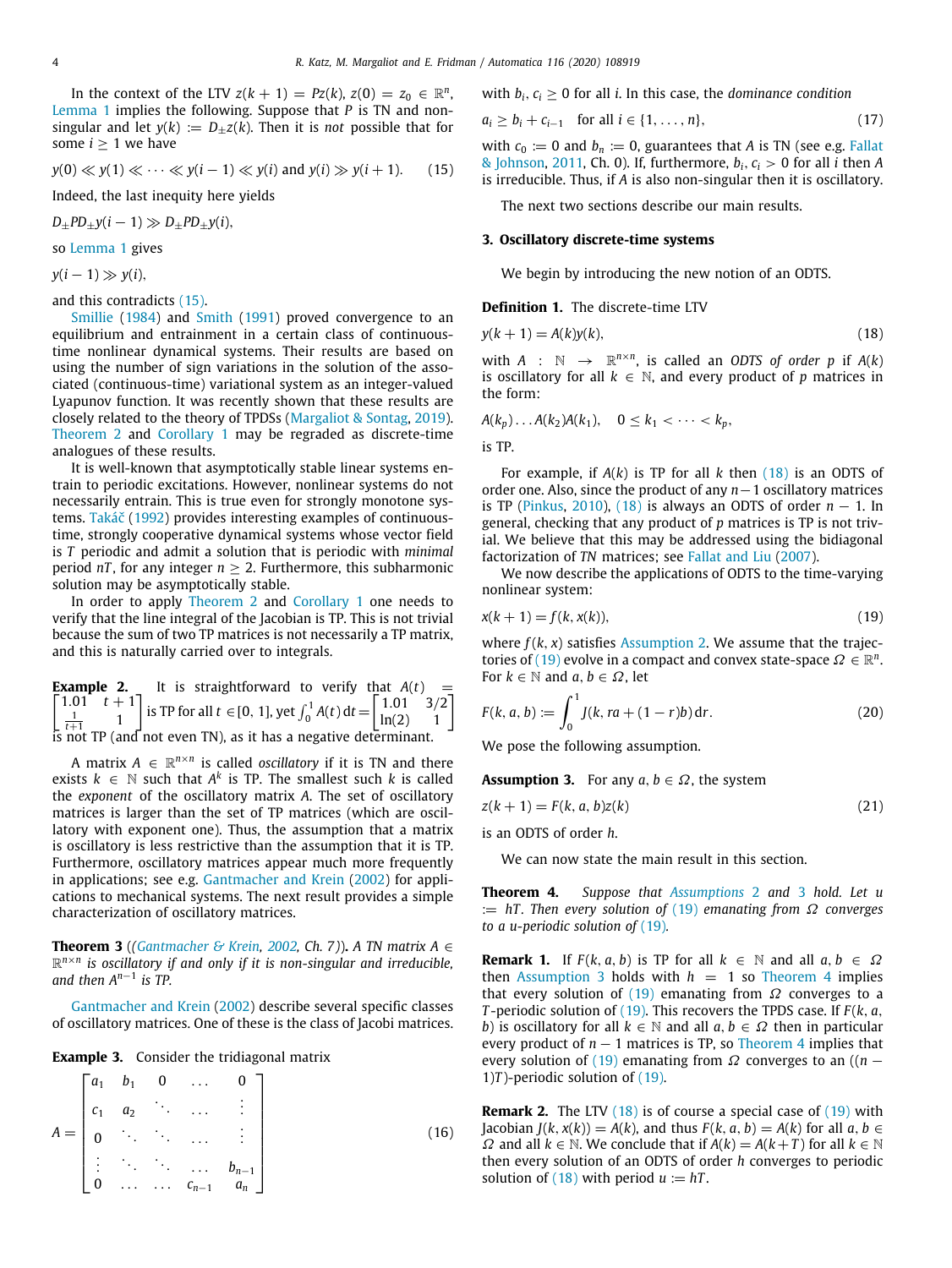# **Proof of [Theorem](#page-3-5) [4.](#page-3-5)** Pick  $\alpha$ ,  $\beta \in \Omega$  with  $\alpha \neq \beta$ . Let

 $z(k) := x(k, \beta) - x(k, \alpha)$ 

and recall that *z* satisfies the variational equation ([9](#page-2-2)), with

$$
M(k, \alpha, \beta) := \int_0^1 J(k, rx(k, \beta) + (1 - r)x(k, \alpha)) dr.
$$

[Assumption](#page-3-4) [3](#page-3-4) implies that  $M(k, \alpha, \beta)$  is oscillatory. Let  $v(k) :=$ *z*(*ku*). Then

$$
v(k+1) = M((k+1)u - 1, \alpha, \beta) \dots M(ku, \alpha, \beta)v(k). \tag{22}
$$

The product on the right-hand side includes  $u = hT$  matrices, and is TP, as the product of any *h* matrices is TP, and the product of any two TP matrices is TP. Thus, ([22](#page-4-1)) is a TPDS. Theorem 6 in [Al](#page-8-6)[seidi et al.](#page-8-6) [\(2019](#page-8-6)) implies the following eventual monotonicity property: there exists  $m \in \mathbb{N}$  such that either  $v_1(k) > 0$  for all  $k \ge m$  or  $v_1(k) < 0$  for all  $k \ge m$ .

Pick  $a \in \Omega$  and let  $x(k, a)$  denote the trajectory of ([19\)](#page-3-3) emanating from  $x(0) = a$ . Let  $b := x(u, a)$ . If  $x(k, a)$  is *u*-periodic then there is nothing to prove. Therefore, we can assume that the trajectories *x*(*k*, *a*) and *x*(*k*, *b*) are not identical. [Assumption](#page-2-4) [2](#page-2-4) implies that both trajectories are solutions of  $(19)$ . By the eventual monotonicity property, there exists  $m \in \mathbb{N}$  such that, without loss of generality,

$$
x_1((k+1)u, a) - x_1(ku, a) > 0 \text{ for all } k \ge m. \tag{23}
$$

Let

$$
\omega_u(a) := \{ p : \text{ there exist } m_i \in \mathbb{N} \text{ with } m_1 < m_2 < \cdots
$$
\n
$$
\text{such that } \lim_{i \to \infty} x(m_i u, a) = p \},
$$

that is, the *u*-omega limit set corresponding to *a*. By compactness of  $\Omega$  it follows that  $\omega_u(a) \neq \emptyset$ . We now show that  $\omega_u(a)$  is a singleton. Assume that there exist  $p, q \in \omega_u(a)$ , with  $p \neq q$ . We claim that  $p_1 = q_1$ . Indeed, there exist sequences  ${m_k}_{k=1}^{\infty}$  and  ${s_k}_{k=1}^{\infty}$ such that  $p = \lim_{m_k \to \infty} x(m_k u, a)$  and  $q = \lim_{s_k \to \infty} x(s_k u, a)$ . Passing to sub-sequences, if needed, we may assume that  $m_k$  <  $s_k < m_{k+1}$  for all  $k \in \mathbb{N}$ . Now [\(23](#page-4-2)) implies that  $p_1 = q_1$ . We conclude that any two points in  $\omega_u(a)$  have the same first coordinate.

Consider the trajectories emanating from *p* and *q*, that is, *x*(*k*, *p*) and *x*(*k*, *q*). Since *p*, *q*  $\in \omega_u(a)$  and  $\omega_u(a)$  is an invariant set,

*x*(*ku*, *p*), *x*(*ku*, *q*)  $\in \omega_u(a)$  for all  $k \in \mathbb{N}$ .

This implies that

 $x_1(ku, p) = x_1(ku, q)$  for all  $k \in \mathbb{N}$ .

However, this contradicts the eventual monotonicity of  $(22)$  $(22)$ . We conclude that  $\omega_u(a)$  is a singleton, and this completes the proof. □

**Remark 3.** Note that the proof of [Theorem](#page-3-5) [4](#page-3-5) relies on the fact that any product of  $u = hT$  matrices in ([22](#page-4-1)) is TP. In practice, it may be the case that a product of a smaller number of matrices in the variational equation is TP. In this case, every solution *x*(*k*, *a*) will converge to a periodic solution of ([19\)](#page-3-3) with period less than *hT* . Nevertheless, the minimal period of the limit solution must divide *hT* .

The next section provides several sufficient conditions guaranteeing that [Assumption](#page-3-4) [3](#page-3-4) indeed holds, and applications to several dynamical systems.

# **4. Conditions guaranteeing that a matrix line integral is oscillatory**

<span id="page-4-0"></span>Our first sufficient condition is based on the sufficient condition for a matrix to be oscillatory described in [Example](#page-3-6) [3](#page-3-6).

# *4.1. Discretizing nonlinear tridiagonal strongly cooperative systems*

Consider the nonlinear time-varying dynamical system  $\dot{x}$  = *f* (*t*, *x*). For  $\varepsilon > 0$ , let

<span id="page-4-3"></span>
$$
x(k+1) = x(k) + \varepsilon f(k, x(k))
$$
\n(24)

denote its Euler discretization. Note that the Jacobian of this system is

<span id="page-4-6"></span><span id="page-4-1"></span>
$$
J(k, a) := I + \varepsilon \frac{\partial}{\partial x} f(k, a).
$$
 (25)

<span id="page-4-4"></span>**Lemma 2.** *Suppose that the trajectories of* ([24\)](#page-4-3) *evolve on a compact and convex set*  $\Omega \subset \mathbb{R}^n$ , and that  $\frac{\partial}{\partial x} f(k, a)$  is tridiagonal, with *positive entries on the super- and sub-diagonals for all*  $k \in \mathbb{N}$  and *all*  $a \in \Omega$ *. Then the system* ([24](#page-4-3)) *satisfies [Assumption](#page-3-4)* [3](#page-3-4) *with*  $h =$ *n* − 1 *for any*  $\varepsilon$  > 0 *sufficiently small.* 

Note that since  $J(k, a)$  is tridiagonal, it is not TP, so the TPDTS framework cannot be used to analyze this case.

**Proof.** Pick  $k \in \mathbb{N}$  and  $a \in \Omega$ . The assumptions on  $\frac{\partial}{\partial x}f(k, a)$  imply that *J*(*k*, *a*) is irreducible for all  $\varepsilon > 0$ . Also, *J*(*k*, *a*) is nonsingular and satisfies the dominance condition described in [Example](#page-3-6) [3](#page-3-6) for any  $\varepsilon > 0$  sufficiently small, and is thus TN. Furthermore, all these properties carry over to the matrix *F* defined in  $(20)$  $(20)$  $(20)$ .  $\square$ 

<span id="page-4-2"></span>The next example demonstrates [Lemma](#page-4-4) [2](#page-4-4) in a simple case.

**Example 4.** [ 0 1 0 Consider the continuous-time system:  $\dot{x} =$ 

1 0 1  $\begin{bmatrix} 0 & 1 & 0 \\ 1 & 0 & 1 \\ 0 & 1 & 0 \end{bmatrix}$ *x*. Its Euler discretization is  $x(k + 1) = Ax(k)$  with

 $A :=$  $\begin{bmatrix} 1 & \varepsilon & 0 \end{bmatrix}$  $\varepsilon$  1  $\varepsilon$  |, where  $\varepsilon > 0$ . The matrix A is irreducible, | 0

and it is nonsingular for any  $\varepsilon \neq 1/\sqrt{2}$ 2. Combining this with [Example](#page-3-6) [3](#page-3-6) implies that *A* is oscillatory for any  $\varepsilon \in (0, 1/2]$ , and thus  $A^{n-1} = A^2$  is TP.

The next example describes an application of [Lemma](#page-4-4) [2](#page-4-4) to an important nonlinear model from systems biology.

<span id="page-4-7"></span>**Example 5.** Cells often sense and respond to various stimuli by modification of proteins. One mechanism for this is *phosphorelay* (also called phosphotransfer), in which a phosphate group is transferred through a serial 1D chain of proteins from an initial histidine kinase (HK) down to a final response regulator (RR). The nonlinear compartmental system:

$$
\begin{aligned}\n\dot{x}_1 &= (p_1 - x_1)c - \eta_1 x_1(p_2 - x_2) - \xi_1 x_1, \\
\dot{x}_2 &= \eta_1 x_1(p_2 - x_2) - \eta_2 x_2(p_3 - x_3) - \xi_2 x_2, \\
&\vdots \\
\dot{x}_{n-1} &= \eta_{n-2} x_{n-2}(p_{n-1} - x_{n-1}) - \eta_{n-1} x_{n-1}(p_n - x_n) \\
&\quad - \xi_{n-1} x_{n-1}, \\
\dot{x}_n &= \eta_{n-1} x_{n-1}(p_n - x_n) - \eta_n x_n,\n\end{aligned}\n\tag{26}
$$

<span id="page-4-5"></span>has been suggested as a model for phosphorelay by [Csikasz-Nagy,](#page-8-13) [Cardelli, and Soyer](#page-8-13) ([2011\)](#page-8-13); see also [Bar-Shalom, Ovseevich, and](#page-8-14) [Margaliot](#page-8-14) ([2020\)](#page-8-14) for an application of a similar model to mRNA translation and for rigorous analysis. Here  $c(t) > 0$  is the strength at time *t* of the stimulus activating the HK,  $x_i(t) \in [0, p_i]$  is the concentration of the phosphorylated form of the protein at the *i*'th layer at time *t*, the parameter  $p_i > 0$  denotes the total protein concentration at that layer, and  $\eta_i > 0$ ,  $\xi_i \geq 0$  are reaction rates. Note that  $\eta_n x_n(t)$  is the flow at time *t* of the phosphate group to an external receptor molecule.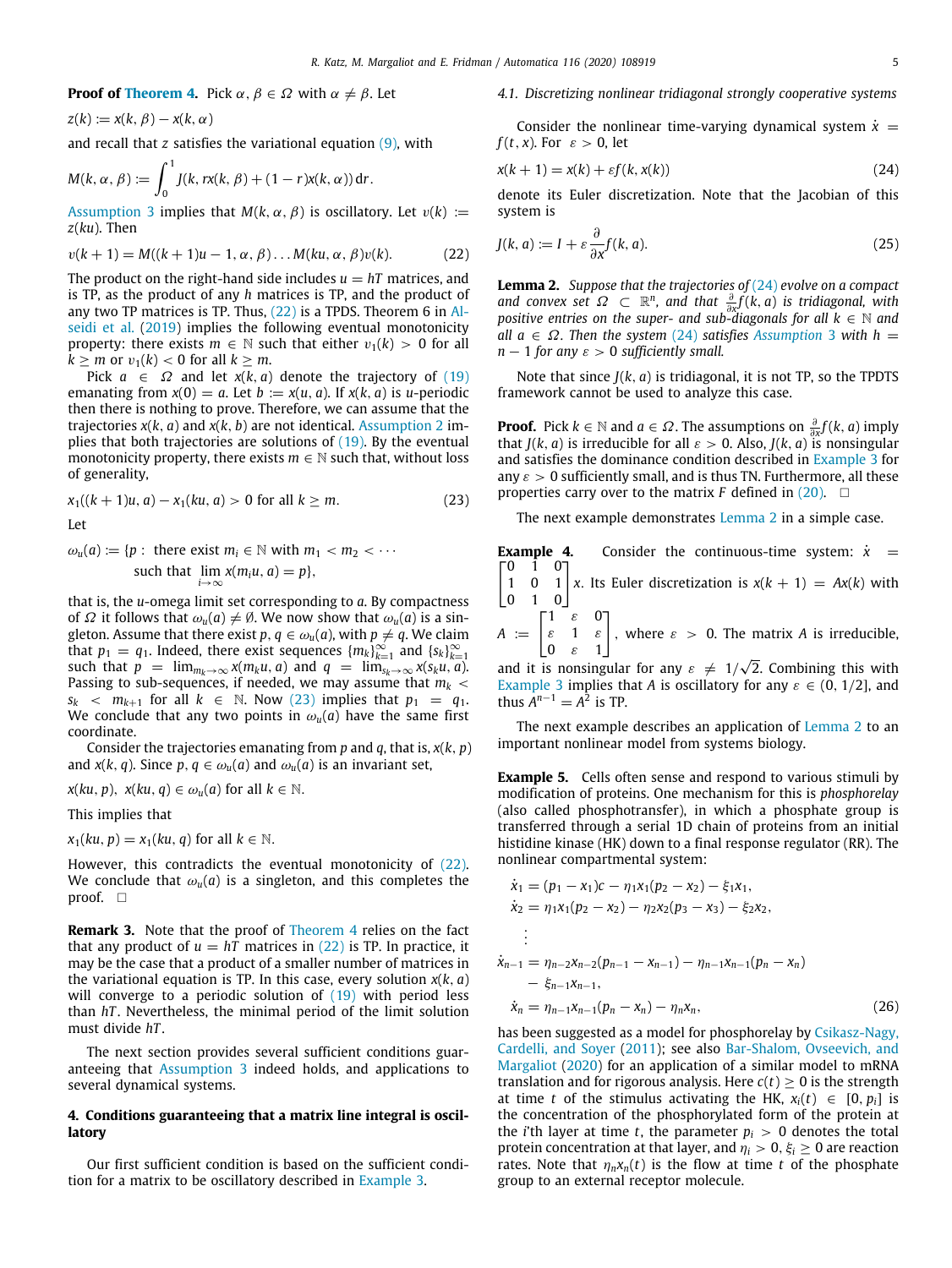In the particular case where  $p_i = 1$  and  $\xi_i = 0$  for all *i* Eq. [\(26\)](#page-4-5) becomes the *ribosome flow model* (RFM) [\(Reuveni, Meilijson, Ku](#page-9-13)[piec, Ruppin, & Tuller](#page-9-13), [2011](#page-9-13)). This is the dynamic mean-field approximation of a fundamental model from non-equilibrium statistical physics called the *totally asymmetric simple exclusion process* (TASEP); see [Blythe and Evans](#page-8-15) ([2007\)](#page-8-15). The RFM describes the unidirectional flow along a chain of *n* sites. The state-variable  $x_i \in [0, 1]$  describes the normalized occupancy at site *i*, where  $x_i$  $= 0$  [ $x_i = 1$ ] means that site *i* is completely free [full], and  $\eta_i$ is the capacity of the link that connects site  $i$  to site  $i + 1$ . This has been used to model and analyze mRNA translation (see, e.g., [Nanikashvili, Zarai, Ovseevich, Tuller, & Margaliot,](#page-8-16) [2019;](#page-8-16) [Poker, Zarai, Margaliot, & Tuller](#page-8-17), [2014](#page-8-17); [Raveh, Margaliot, Sontag,](#page-9-14) [& Tuller](#page-9-14), [2016](#page-9-14); [Zarai, Margaliot, & Tuller](#page-9-15), [2016](#page-9-15)), where every site corresponds to a group of codons on the mRNA strand, *xi*(*t*) is the normalized occupancy of ribosomes at site *i* at time *t*, *c*(*t*) is the initiation rate at time  $t$ , and  $\eta_i$  is the elongation rate from site  $i$ to site  $i + 1$ .

Write [\(26](#page-4-5)) as  $\dot{x} = f(x)$ . Then  $\frac{\partial}{\partial x}f(x)$  is tridiagonal, with entries  $\eta_i x_i$  on the super-diagonal, and  $\eta_i(p_{i+1} - x_{i+1})$ ,  $i = 1, \ldots$ , *n* − 1, on the sub-diagonal.

Consider the corresponding discretized system ([24](#page-4-3)). It is not difficult to show that  $\Omega := [0, p_1] \times ... \times [0, p_n]$  is an invariant set of ([24](#page-4-3)) for any  $\varepsilon > 0$  sufficiently small. Furthermore, for any  $a \in \Omega$  we have that  $x(k, a) \in \text{int}(\Omega)$  for all  $k > 1$  and then the conditions in [Lemma](#page-4-4) [2](#page-4-4) on  $J(k, a)$  defined in  $(25)$  $(25)$  hold. [Fig.](#page-5-0) [1](#page-5-0) depicts the trajectories of the discretized system with  $n = 4$ ,  $\varepsilon = 0.1, \xi_i = 3, \eta_i = 1, p_1 = 0.8, p_2 = p_3 = p_4 = 2,$ initial condition  $x(0) = \begin{bmatrix} 0.5 & 0.1 & 0.6 & 0.3 \end{bmatrix}^T$ , and the periodic stimulus  $c(k) = 3 + \sin(k\pi/4)$ . Note that this means that the map is *T*-periodic with (minimal) period  $T = 8$ . Combining [Theorem](#page-3-5) [4](#page-3-5) and [Lemma](#page-4-4) [2,](#page-4-4) we conclude that any solution of the discretized system converges to a periodic solution with period (*n*−1)*T* = 24. It may be seen that the specific solution depicted in [Fig.](#page-5-0) [1](#page-5-0) converges to a periodic solution with period 8.

In general, our approach is to find sufficient conditions guaranteeing that the line integral of a matrix is oscillatory without actually calculating the integral. However, there is an important special case where the integral can be computed explicitly.

## *4.2. Strictly monotone scalar nonlinearities*

Let 
$$
f_i : \mathbb{R} \to \mathbb{R}
$$
,  $i = 1, ..., n$ , be  $C^1$  functions such that  
\n
$$
f'_i(y) := \frac{\partial}{\partial y} f_i(y) > 0 \text{ for all } i \text{ and all } y \in \mathbb{R}.
$$
\n(27)

Consider the time-varying nonlinear system:

$$
x(k+1) = C(k) \begin{bmatrix} f_1(x_1(k)) \\ f_2(x_2(k)) \\ \vdots \\ f_n(x_n(k)) \end{bmatrix},
$$
\n(28)

<span id="page-5-4"></span>with  $C : \mathbb{N} \to \mathbb{R}^{n \times n}$ .

**Theorem 5.** *Suppose that the trajectories of* [\(28](#page-5-1)) *evolve on a compact and convex state-space* Ω*, and that C*(*k*) *is T -periodic. If*  $z(k + 1) = C(k)z(k)$  *is an ODTS of order h then every solution of* [\(28\)](#page-5-1) *emanating from* Ω *converges to an* (*hT* )*-periodic solution of* [\(28](#page-5-1))*.*

**Proof.** The Jacobian of [\(28](#page-5-1)) is

$$
J(k, x) = C(k) \operatorname{diag}(f'_1(x_1), \dots, f'_n(x_n)).
$$
  
Substituting this in (11) and integrating yields

$$
F(k, a, b) = C(k) diag(g_1(a_1, b_1), \dots, g_n(a_n, b_n)),
$$
\n(29)



<span id="page-5-0"></span>**Fig. 1.** The trajectory  $x_1(k)$  (marked by o),  $x_2(k)$  (\*),  $x_3(k)$  (x), and  $x_4(k)$  (+) in *[Example](#page-4-7)* [5](#page-4-7).

with

$$
g_i(a_i, b_i) := \begin{cases} \frac{f_i(a_i) - f_i(b_i)}{a_i - b_i} & \text{if } a_i \neq b_i, \\ f'_i(b_i) & \text{if } a_i = b_i. \end{cases}
$$

Note that [\(27\)](#page-5-2) and the fact that  $\Omega$  is compact imply that there exists  $\delta > 0$  such that  $g_i(a_i, b_i) \geq \delta$  for all  $a, b \in \Omega$  and all *i*.

Pick  $1 \le r \le n$ , and indexes  $1 \le i_1 < \cdots < i_r \le n$  and  $1 \le$  $j_1 < \cdots < j_r \leq n$ . Let  $F(\alpha | \beta)$  denote the minor of  $F = F(k, a, b)$ indexed by rows  $i_1, \ldots, i_r$  and columns  $j_1, \ldots, j_r$ . Then applying the Cauchy–Binet formula (see, e.g. [Fallat & Johnson,](#page-8-3) [2011](#page-8-3)) to [\(29\)](#page-5-3) yields

$$
F(\alpha|\beta) = C(\alpha|\beta)g_{j_1}g_{j_2}\dots g_{j_r}.
$$
\n(30)

Since all the  $g_i$ 's are positive, this means that the total positivity properties of *C* are copied to *F* . Applying [Theorem](#page-3-5) [4](#page-3-5) completes the proof. □

<span id="page-5-6"></span><span id="page-5-5"></span>The next example demonstrates [Theorem](#page-5-4) [5.](#page-5-4)

<span id="page-5-2"></span>**Example 6.** Consider the system:

$$
\begin{bmatrix} x_1(k+1) \\ x_2(k+1) \end{bmatrix} = C(k) \begin{bmatrix} \tanh(x_1(k)) \\ \tanh(x_2(k)) \end{bmatrix},
$$
\n(31)

where

<span id="page-5-1"></span>
$$
c_{11}(k) = 2 + \cos(k\pi + 0.5),
$$
  
\n
$$
c_{12}(k) = 2 - \sin(\frac{k\pi}{2} + 1.5),
$$
  
\n
$$
c_{21}(k) = 1/4,
$$
  
\n
$$
c_{22}(k) = 3 + \cos(\frac{k\pi}{3} + 2).
$$
  
\nNote that  $C(k)$  is TP for all  $k \in \mathbb{N}$ ,

$$
1/4 \leq |c_{ij}(k)| \leq 4 \text{ for all } i, j, k,
$$
\n(32)

and that the map in  $(31)$  $(31)$  $(31)$  is periodic with (minimal) period  $T = 12$ .

We claim that (for example) the square

$$
\Omega \coloneqq [1,8] \times [1,8]
$$

<span id="page-5-3"></span>is an invariant set for the dynamics. To show this, suppose that  $x(k) \in \Omega$ . Then  $x_1(k), x_2(k) \geq 1$ , so  $x(k + 1)$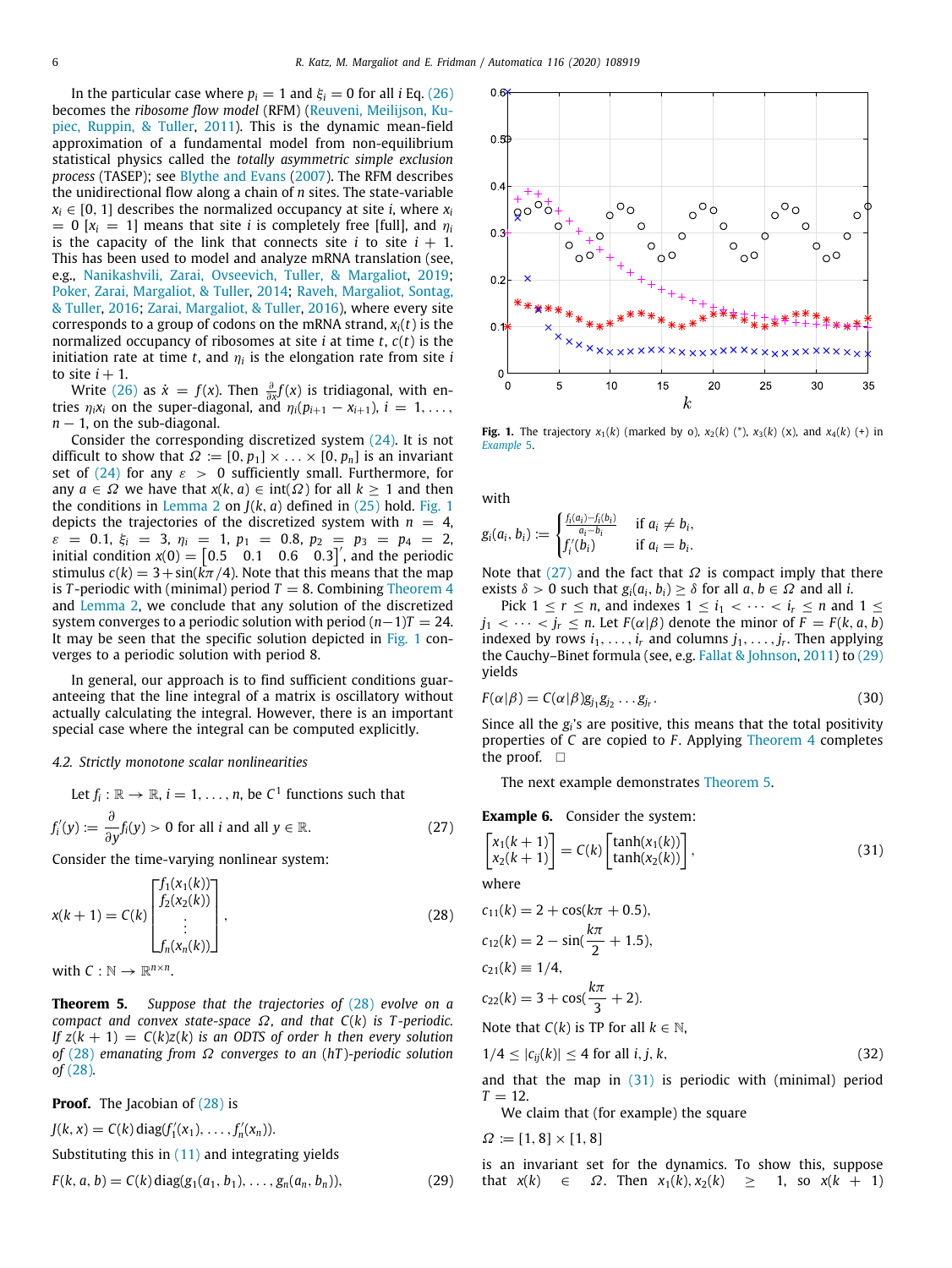

<span id="page-6-0"></span>**Fig. 2.** The trajectory  $x_1(k)$  (marked by  $^*$ ),  $x_2(k)$  (o) for the initial condition  $x_1(0) = 2$ ,  $x_2(0) = 3$  in [Example](#page-5-6) [6.](#page-5-6)

≥  $\begin{bmatrix} 1 & 1 \\ 1/4 & 2 \end{bmatrix} \begin{bmatrix} \tanh(1) \\ \tanh(1) \end{bmatrix} \geq \begin{bmatrix} 1 \\ 1 \end{bmatrix}$ 1  $\left.\rule{0pt}{10pt}\right]$ . Also, since tanh(*z*)  $\leq 1$  for all *z*, and  $c_{ij}(k) \le 4$ , we have  $x_1(k+1), x_2(k+1) \le 8$ , so  $x(k+1) \in \Omega$ . It is clear that this system satisfies the conditions in [Theorem](#page-5-4) [5](#page-5-4), with  $h = 1$ , and thus the system entrains. The trajectory of the system for  $x(0) = \begin{bmatrix} 2 & 3 \end{bmatrix}^T \in \Omega$  is depicted in [Fig.](#page-6-0) [2.](#page-6-0) It may be seen that  $x_1(k)$ ,  $x_2(k)$  indeed converges to a *T*-periodic solution with  $T = 12$ .

From here on we consider the following general problem.

**Problem 1.** Consider a measurable and essentially bounded matrix function  $A: [0, 1] \rightarrow \mathbb{R}^{n \times n}$ . When is

$$
\bar{A} := \int_0^1 A(t) \, \mathrm{d}t
$$

an oscillatory matrix?

Some of the conditions given below actually guarantee that *<sup>A</sup>*¯ is TP (and thus, in particular, oscillatory with exponent one).

## *4.3. Sufficient condition based on the checkerboard partial order*

For  $A, B \in \mathbb{R}^{n \times n}$  we write  $A \leq B$  [ $A \ll B$ ] if  $a_{ij} \leq b_{ij}$  [ $a_{ij} < b_{ij}$ ] for all *i*, *j*.

**Definition 2.** The checkerboard partial order on  $\mathbb{R}^{n \times n}$  is defined by

$$
A \leq^{\dagger} B \iff D_{\pm}AD_{\pm} \leq D_{\pm}BD_{\pm}.
$$

In other words,  $A \leq^{\dagger} B$  iff

$$
(-1)^{i+j}a_{ij} \le (-1)^{i+j}b_{ij} \text{ for all } i,j \in \{1,\ldots,n\}. \tag{33}
$$

Note that ([33](#page-6-1)) implies that the matrix interval

 ${C \in \mathbb{R}^{n \times n} : A \leq^{\dagger} C \leq^{\dagger} B}$ 

<span id="page-6-4"></span>is compact. For more on such matrix intervals, see [Garloff](#page-8-18) [\(2003\)](#page-8-18) and the references therein. It is well-known ([Fallat & Johnson,](#page-8-3) [2011\)](#page-8-3) that if *A*, *B* are TP and  $A \leq^{\dagger} C \leq^{\dagger} B$  then *C* is TP.

**Theorem 6.** Let  $A : [0, 1] \rightarrow \mathbb{R}^{n \times n}$  be a Riemann integrable matrix *function. If there exist* δ > 0 *and TN matrices G and H such that*

<span id="page-6-2"></span>
$$
\delta + (-1)^{i+j} g_{ij} \leq (-1)^{i+j} a_{ij}(t) \leq -\delta + (-1)^{i+j} h_{ij}
$$
\n(34)

*for all i, j and all t*  $\in$  [0, 1] *then*  $\overline{A}$  *is TP.* 

**Proof.** Recall that the set of  $n \times n$  TP matrices is dense in the set of  $n \times n$  TN matrices [\(Whitney](#page-9-16), [1952](#page-9-16)). Combining this with ([34\)](#page-6-2) implies that there exist TP matrices *P* and *Q* such that

<span id="page-6-3"></span>
$$
P \leq^{\dagger} A(t) \leq^{\dagger} Q \text{ for all } t \in [0, 1]. \tag{35}
$$

We claim that this implies that every minor of  $\overline{A}$  is positive. We will show that det  $\bar{A} > 0$ . The proof for any other minor is very similar. Fix  $k \in \{1, 2, \ldots\}$  and consider the partition of [0, 1] defined by

$$
t_0 := 0, t_1 := 1/k, t_2 := 2/k, \ldots, t_k := 1.
$$

Consider the Riemann sum  $B := \sum_{\ell=0}^{k-1} (t_{\ell+1} - t_{\ell}) A(t_{\ell}).$  Then for any  $i, j \in \{1, \ldots, n\}$  we have

$$
(-1)^{i+j}b_{ij}=\sum_{\ell=0}^{k-1}(-1)^{i+j}(t_{\ell+1}-t_{\ell})a_{ij}(t_{\ell}),
$$

and combining this with ([35](#page-6-3)) gives

$$
\sum_{\ell=0}^{k-1}(-1)^{i+j}(t_{\ell+1}-t_{\ell})p_{ij} \leq (-1)^{i+j}b_{ij}
$$
  

$$
\leq \sum_{\ell=0}^{k-1}(-1)^{i+j}(t_{\ell+1}-t_{\ell})q_{ij}.
$$

Since  $\sum_{\ell=0}^{k-1} (t_{\ell+1} - t_{\ell}) = t_k - t_0 = 1$ , we conclude that

 $P \leq^{\dagger} B \leq^{\dagger} Q$ .

By compactness of the set { $C \in \mathbb{R}^{n \times n}$  :  $P \leq^{\dagger} C \leq^{\dagger} Q$ } and the fact that any *C* in this set is TP, there exists  $\alpha > 0$  such that det  $B \geq \alpha$ . Taking  $k \to \infty$  and using the continuity of the determinant, we conclude that det  $\bar{A} > \alpha > 0$ .  $\Box$ 

Suppose that every entry  $a_{ij}(t)$  of  $A(t)$  attains a maximum value  $\bar{a}_{ij}$  and a minimum  $\underline{a}_{ji}$  over [0, 1]. Define *P*, *Q* by

$$
p_{ij} := \begin{cases} \underline{a}_{ij}, & \text{if } i + j \text{ is even,} \\ \overline{a}_{ij}, & \text{if } i + j \text{ is odd,} \end{cases}
$$

and

$$
q_{ij} := \begin{cases} \bar{a}_{ij}, & \text{if } i+j \text{ is even,} \\ \underline{a}_{ij}, & \text{if } i+j \text{ is odd,} \end{cases}
$$

Then [\(35\)](#page-6-3) holds, so the required condition is that *P* and *Q* are TP. The next result describes an application of [Theorem](#page-6-4) [6](#page-6-4) to a dynamical system.

**Corollary 2.** *Consider the nonlinear system:*

<span id="page-6-5"></span>
$$
x(k+1) = Ax(k) + \varepsilon g(x(k)),
$$
\n(36)

<span id="page-6-1"></span>*where g is*  $C^1$  *and*  $\varepsilon > 0$  *is small. Suppose that A is TP, and that the trajectories of* [\(36\)](#page-6-5) *evolve on a compact and convex set*  $\Omega \subset \mathbb{R}^n$ . *Define*  $B \in \mathbb{R}^{n \times n}$  *by* 

$$
b_{ij} := \max_{x \in \Omega} \left| \frac{\partial g_i(x)}{\partial x_j} \right|,
$$

<span id="page-6-6"></span>and define matrix functions  $P, Q : \mathbb{R} \to \mathbb{R}^{n \times n}$  by

$$
P(v) := A - vD_{\pm}BD_{\pm}, \quad Q(v) := A + vD_{\pm}BD_{\pm}.
$$
 (37)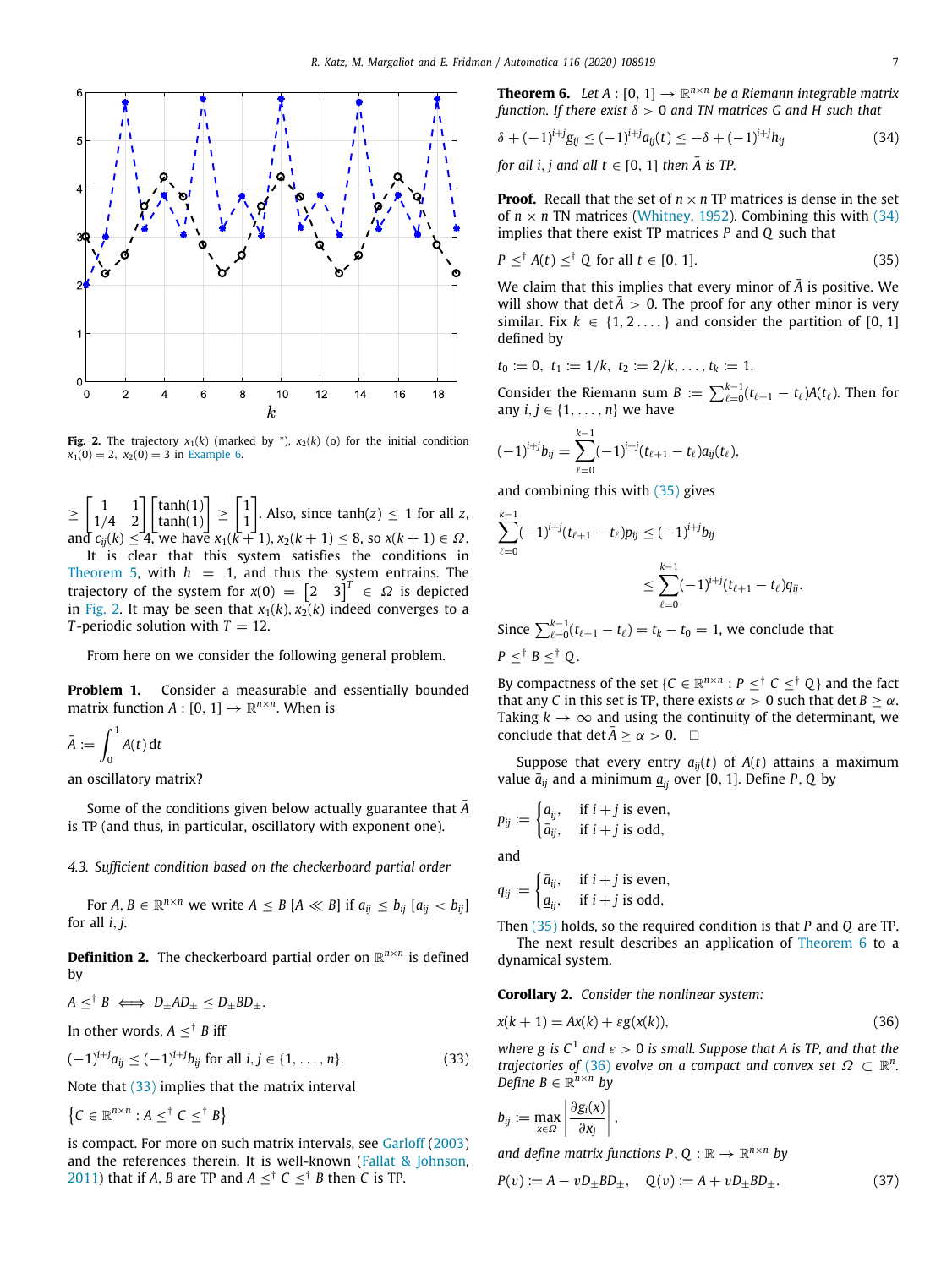*Then there exists*  $w > 0$  *such that for all*  $v \in [0, w)$  *and all*  $x \in \Omega$ 

$$
P(v) \leq^{\dagger} J(x) \leq^{\dagger} Q(v),
$$

*and P(v), Q(v) are TP, and for any*  $\varepsilon \in [0, w)$  *every solution of* [\(36\)](#page-6-5) *emanating from* Ω *converges to an equilibrium point.*

**Proof.** It follows from ([37\)](#page-6-6) that  $P(0) = Q(0) = A$ , and  $P(v) \leq^{\dagger}$  $A \leq^{\dagger} Q(v)$  for all  $v \geq 0$ . By continuity of the minors, there exists  $w > 0$  such that

*P*(*v*), *Q*(*v*) are TP for all  $v \in [0, w)$ .

The Jacobian of [\(36\)](#page-6-5) is  $J(x) = A + \varepsilon \frac{\partial}{\partial x} g(x)$ , so for any  $s, r \in$  $\{1, \ldots, n\}$  and any  $x \in \Omega$  we have

$$
|j_{sr}(x)| = |a_{sr} + \varepsilon \frac{\partial}{\partial x_r} g_s(x)|
$$
  

$$
\leq a_{sr} + \varepsilon b_{sr}.
$$

It is straightforward to verify that this implies that for any  $v \geq 0$ and any  $\varepsilon \in [0, v]$  we have

$$
(-1)^{s+r} p_{sr}(v) \leq (-1)^{s+r} j_{sr}(x) \leq (-1)^{s+r} q_{sr}(v),
$$

that is,

 $P(v) \leq^{\dagger} J(x) \leq^{\dagger} Q(v).$ 

Now fix  $\varepsilon \in [0, w)$ . Pick  $v \in [\varepsilon, w)$ . Then for these values all the conditions in [Theorem](#page-6-4) [6](#page-6-4) hold, so the matrix  $F(a, b)$  in ([13](#page-2-11)) is TP for all  $a, b \in \Omega$ , and this completes the proof.  $\square$ 

## <span id="page-7-2"></span>**Example 7.** Consider  $(36)$  $(36)$  $(36)$  with  $n = 3$ ,

$$
A = 0.65 \begin{bmatrix} 1 & \exp(-1) & \exp(-4) \\ \exp(-1) & 1 & \exp(-1) \\ \exp(-4) & \exp(-1) & 1 \end{bmatrix},
$$
 (38)

and  $g(k, x(k)) = \int \tanh((50 + 50 \sin(k\pi/5))x_3(k)) \quad 0 \quad 0\Big]'.$  This model may represent a cooperative linear chain where the effect of  $x_i(k)$  on  $x_j(k+1)$  decays exponentially with the "distance"  $(i-j)^2$ between *x<sup>i</sup>* and *x<sup>j</sup>* . It is well-known that *A* in ([38](#page-7-0)) is TP (see [Gant](#page-8-7)[macher & Krein](#page-8-7), [2002](#page-8-7), Ch. II). The nonlinear term represents a time-varying and *T*-periodic, with  $T = 10$ , positive feedback from  $x_3$  to  $x_1$ .

It is clear that we can take the "bounding matrix"  $B \in \mathbb{R}^{3 \times 3}$ as the matrix with  $b_{13} = 1$ , and zero in all other entries. It is not difficult to verify that for this *B* we have that  $P(v)$ ,  $Q(v)$  defined in [\(37](#page-6-6)) are TP for all  $v \in [0, w)$ , with  $w := 0.65 \exp(-4)$ . [Fig.](#page-7-1) [3](#page-7-1) depicts the solution of the system with  $\varepsilon = 0.0118 < w$  and initial condition  $x(0) = (2/50) \begin{bmatrix} 1 & 1 & 1 \end{bmatrix}$ . It may be seen that every  $x_i(k)$  converges to a periodic solution with period  $T = 10$ .

### *4.4. Integrating TP Hankel matrices*

 $\text{Recall that } A \in \mathbb{R}^{n \times n}$  is called a *Hankel matrix* if for any *i*, *j*, *p*, *q* with  $i + j = p + q$  we have  $a_{ij} = a_{pq}$ . For example, for  $n = 3$  a Hankel matrix has the form

$$
A = \begin{bmatrix} a_{11} & a_{12} & a_{13} \\ a_{12} & a_{13} & a_{23} \\ a_{13} & a_{23} & a_{33} \end{bmatrix}.
$$

Note that a Hankel matrix is in particular symmetric. Our main result in this subsection is that the integral of a time-varying TP Hankel matrix is TP.

<span id="page-7-5"></span><span id="page-7-3"></span>**Theorem 7.** Let  $A : [0, 1] \rightarrow \mathbb{R}^{n \times n}$  be a measurable matrix function *such that A*(*t*) ∈ *L* <sup>∞</sup>([0, 1])*. Suppose that A*(*t*) *is a TP Hankel matrix for almost every t*  $\in$  [0, 1]*. Then A is TP.* 



<span id="page-7-1"></span>**Fig. 3.** State-variables  $x_1(k)$  (marked with '\*'),  $x_2(k)$  ('o'), and  $x_3(k)$  ('x') as a function of *k* for the system in [Example](#page-7-2) [7](#page-7-2).

**Remark 4.** Note that for  $n = 2$  this implies that if  $A : [0, 1] \rightarrow$  $\mathbb{R}^{2\times 2}$  is a continuous matrix function with  $A(t)$  symmetric and TP for all  $t \in [0, 1]$  then  $\overline{A}$  is TP (compare with [Example](#page-3-8) [2\)](#page-3-8).

To prove [Theorem](#page-7-3) [7](#page-7-3) we recall several definitions and results. A set of indices  $I \subseteq \{1, \ldots, n\}$  is called an *interval* if it has the form  $I = \{p, p + 1, p + 2, ..., q\}$ . A square sub-matrix of a matrix  $B \in \mathbb{R}^{n \times n}$  with row indices  $I \subseteq \{1, ..., n\}$  and column indices  $J \subseteq \{1, \ldots, n\}$  is called a *contiguous sub-matrix* if both *I* and *J* are intervals.

<span id="page-7-0"></span>It is well-known and straightforward to show that the following three conditions are equivalent: (1)  $B \in \mathbb{R}^{n \times n}$  is a Hankel matrix; (2) every contiguous sub-matrix of *B* is a Hankel matrix; (3) every contiguous sub-matrix of *B* is symmetric.

We can now prove [Theorem](#page-7-3) [7](#page-7-3).

**Proof.** We start by showing that  $\det A > 0$ . First, note that the function  $t \mapsto \det(A(t))$  is measurable (as it is a polynomial in the entries  $a_{i,j}(t)$ ,  $i, j \in \{1, ..., n\}$  and essentially bounded. Therefore, it is Lebesgue integrable. For  $N \in \{1, 2, ..., \}$ , let

$$
B_N := \{t \in [0, 1]: \det(A(t)) \ge N^{-1}\}.
$$

Since  $A(t)$  is TP for almost every  $t \in [0, 1]$  and

$$
B_1\subseteq B_2\subseteq \ldots,
$$

the monotone convergence theorem (see e.g. [Bogachev,](#page-8-19) [2007\)](#page-8-19) yields

$$
\lim_{N\to\infty}\mu(B_N)=1,
$$

where  $\mu$  is the Lebesgue measure on [0, 1]. Therefore, there exists  $N_0 \in \mathbb{N}$  such that  $\mu(B_{N_0}) > 1/2$ . Markov's inequality (see e.g. [Bogachev](#page-8-19), [2007](#page-8-19)) yields

<span id="page-7-4"></span>
$$
\int_0^1 (\det A(t))^{\frac{1}{n}} d\mu(t) \ge N_0^{-\frac{1}{n}} \mu(B_{N_0})
$$
  
>  $N_0^{-\frac{1}{n}} / 2.$  (39)

Since  $A(t)$  is Hankel and TP for almost all  $t \in [0, 1]$ , it is symmetric with positive principal minors, so *A*(*t*) is positive-definite for almost all  $t \in [0, 1]$ . Minkowki's determinant inequality (see e.g. [Marcus & Minc,](#page-8-20) [1992,](#page-8-20) p. 115) states that  $B \mapsto (\det B)^{\frac{1}{n}}$ is a concave function over the space of semi-positive definite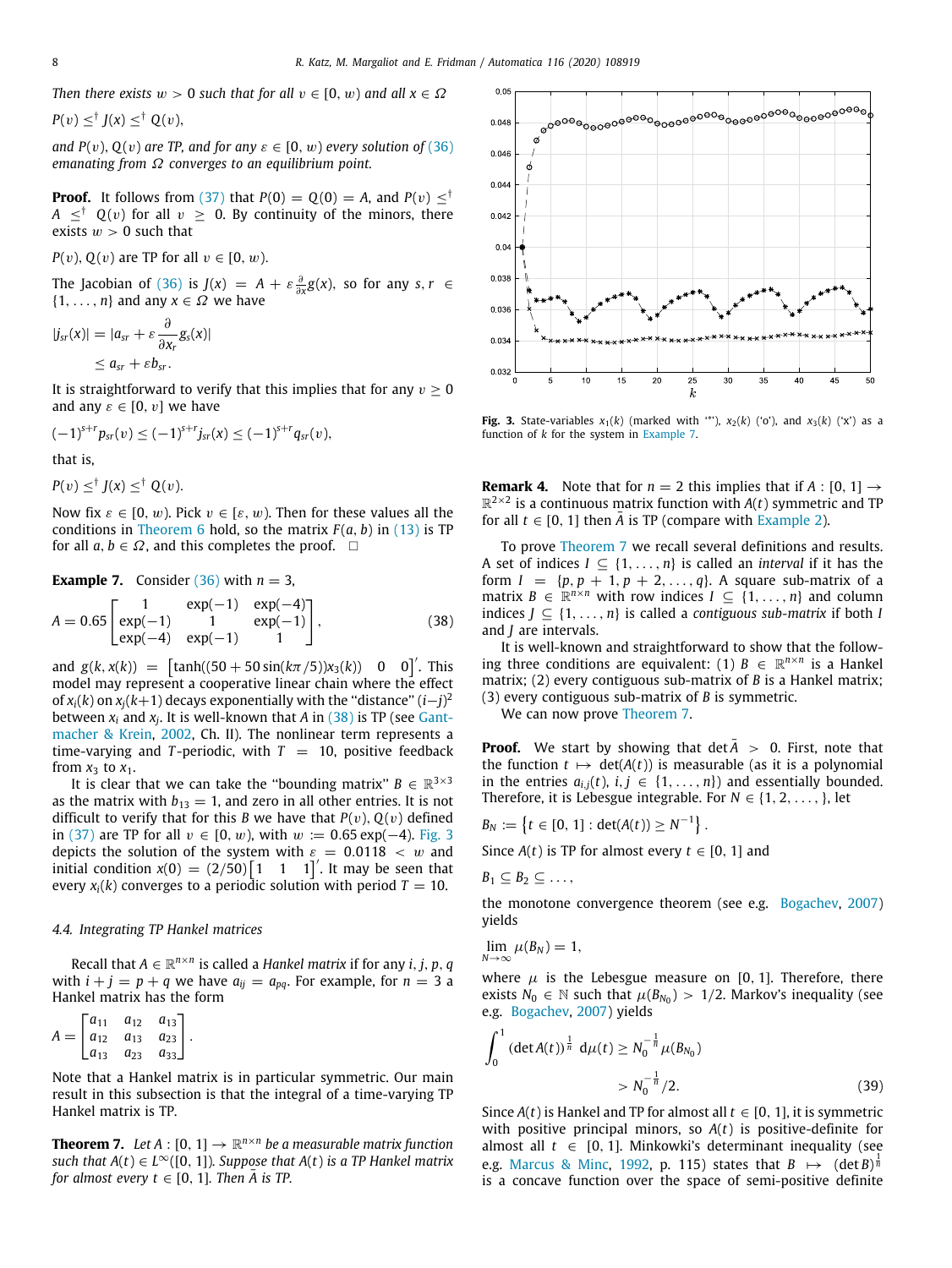matrices of order *n*. Thus, by using [\(39\)](#page-7-4) and Jensen's inequality (see e.g. [Bogachev](#page-8-19), [2007](#page-8-19)) we obtain

$$
(\det \bar{A})^{\frac{1}{n}} = \left(\det \int_0^1 A(t) d\mu(t)\right)^{\frac{1}{n}}
$$
  
\n
$$
\geq \int_0^1 (\det A(t))^{\frac{1}{n}} d\mu(t)
$$
  
\n
$$
\geq N_0^{-\frac{1}{n}}/2,
$$

so det  $\bar{A} > 0$ .

Recall that every contiguous sub-matrix of *A*(*t*) is also a TP and Hankel matrix for almost all  $t \in [0, 1]$ , so the same argument shows that every contiguous minor of A is positive. It is well-known ([Fallat & Johnson,](#page-8-3) [2011,](#page-8-3) Chapter 3) that if all the contiguous minors of a matrix are positive then the matrix is TP, so we conclude that *A* is TP.  $\square$ 

The next example demonstrates an application of [Remark](#page-7-5) [4](#page-7-5) to a dynamical system.

**Example 8.** Consider the nonlinear system:

$$
x_1(k + 1) = h_1(x_1(k)) + g(x_1(k), x_2(k)),
$$
  
\n
$$
x_2(k + 1) = h_2(x_2(k)) + g(x_1(k), x_2(k)),
$$
\n(40)

with *h*<sub>1</sub>, *h*<sub>2</sub>, *g* ∈ *C*<sup>1</sup>, whose trajectories evolve on a compact and convex state-space  $\Omega \subset \mathbb{R}^2$ . Suppose that  $\frac{\partial}{\partial x_1}g(x_1, x_2)$  =  $\frac{\partial}{\partial x_2} g(x_1, x_2)$  for all *x*<sub>1</sub>, *x*<sub>2</sub> ∈ *Ω* (e.g. *g*(*x*<sub>1</sub>, *x*<sub>2</sub>) = tanh(*x*<sub>1</sub> + *x*<sub>2</sub>)). Note that this implies that the Jacobian

$$
J(x) = \begin{bmatrix} h'_1(x_1) + \frac{\partial}{\partial x_1} g(x_1, x_2) & \frac{\partial}{\partial x_2} g(x_1, x_2) \\ \frac{\partial}{\partial x_1} g(x_1, x_2) & h'_2(x_2) + \frac{\partial}{\partial x_2} g(x_1, x_2) \end{bmatrix}
$$

is symmetric. If *J*( $x_1, x_2$ ) is TP for all  $(x_1, x_2) \in \Omega$  then combining [Corollary](#page-2-9) [1](#page-2-9) and [Remark](#page-7-5) [4](#page-7-5) implies that any solution of ([40\)](#page-8-21) emanating from  $\Omega$  converges to an equilibrium point.

## **5. Conclusion**

We introduced a new class of positive discrete-time LTV systems called ODTSs of order *p*. Discrete-time nonlinear systems, whose variational system is an ODTS of order *p*, have a wellordered behavior. More precisely, if the map defining the dynamical system is *T* -periodic then every solution either leaves any compact set or converges to a (*pT* )-periodic solution, i.e. a sub-harmonic solution. This is important because, as noted by [Smith](#page-9-9)  $(1998)$  $(1998)$ , "... in the class of all discrete dynamical systems, we do not know so many special classes which have relatively simple dynamics''.

The ODTS framework requires establishing that certain line integrals of the Jacobian of the time-varying nonlinear system are oscillatory matrices. This is non-trivial, as the sum of two oscillatory matrices is not necessarily oscillatory, and this naturally extends to integrals. We derived several sufficient conditions guaranteeing that the line integral of a matrix is oscillatory (or TP).

Topics for further research include the following. First, extending the oscillatory framework to other dynamical models e.g. systems with time-delays or discretized PDEs. Second, cooperative discrete-time systems frequently arise as the Poincaré maps of continuous-time systems (see, e.g. [Golubyatnikov & Mi](#page-8-22)[nushkina,](#page-8-22) [2019\)](#page-8-22). It may be of interest to explore the implications of oscillatory Poincaré maps. Third, it may be of interest to generalize the ODTS framework to discrete-time systems with control inputs, as was done for continuous-time monotone systems by [Angeli and Sontag](#page-8-23) [\(2003\)](#page-8-23). Finally, when the discrete-time system follows from discretization of a continuous-time system, it may be of interest to classify nonlinear systems that yield ODTS and study the effect of the sampling time.

#### **Appendix**

<span id="page-8-11"></span>**Proof of [Lemma](#page-2-8) [1.](#page-2-8)** Let  $z := D_{\pm}(x - y)$ . Then [\(14\)](#page-2-7) implies that  $v := D_{+}Pz \ll 0$ . Thus, the vector  $Pz = D_{+}v$  is alternating, with

$$
(Pz)_1=v_1<0.
$$

Applying the VDP ([6\)](#page-1-4) yields

$$
n-1=s^-(Pz)\leq s^-(z).
$$

Thus,  $s^{-}(z) = n - 1$ , i.e. *z* is alternating. Recall that if a matrix *H* is TN, non-singular, and  $s^-(Hq) = s^-(q)$  for some  $q \in \mathbb{R}^n \setminus \{0\}$ then the first non-zero entry in *Hq* and the first non-zero entry in *q* have the same sign [\(Gantmacher & Krein](#page-8-7), [2002,](#page-8-7) p. 254). Since  $s^{-}(Pz) = s^{-}(z) = n - 1$ , and  $(Pz)_{1} < 0$ , the first nonzero entry of *z* is negative. Since *z* is alternating this implies that  $D_{\pm}z \ll 0$ , and this completes the proof.  $\square$ 

## **References**

- <span id="page-8-6"></span>[Alseidi, R., Margaliot, M., & Garloff, J. \(2019\). On the spectral properties of](http://refhub.elsevier.com/S0005-1098(20)30117-5/sb1) [nonsingular matrices that are strictly sign-regular for some order with](http://refhub.elsevier.com/S0005-1098(20)30117-5/sb1) [applications to totally positive discrete-time systems.](http://refhub.elsevier.com/S0005-1098(20)30117-5/sb1) *Journal of Mathematical [Analysis and Applications](http://refhub.elsevier.com/S0005-1098(20)30117-5/sb1)*, *474*, 524–543.
- <span id="page-8-23"></span><span id="page-8-21"></span>[Angeli, D., & Sontag, E. D. \(2003\). Monotone control systems.](http://refhub.elsevier.com/S0005-1098(20)30117-5/sb2) *IEEE Transactions [on Automatic Control](http://refhub.elsevier.com/S0005-1098(20)30117-5/sb2)*, *48*, 1684–1698.
- <span id="page-8-14"></span>[Bar-Shalom, E., Ovseevich, A., & Margaliot, M. \(2020\). Ribosome flow model](http://refhub.elsevier.com/S0005-1098(20)30117-5/sb3) with different site sizes. *[SIAM Journal on Applied Dynamical Systems](http://refhub.elsevier.com/S0005-1098(20)30117-5/sb3)*, *19*(1), [541–576.](http://refhub.elsevier.com/S0005-1098(20)30117-5/sb3)
- <span id="page-8-8"></span>[Ben-Avraham, T., Sharon, G., Zarai, Y., & Margaliot, M. \(2020\). Dynamical systems](http://refhub.elsevier.com/S0005-1098(20)30117-5/sb4) [with a cyclic sign variation diminishing property.](http://refhub.elsevier.com/S0005-1098(20)30117-5/sb4) *IEEE Transactions on [Automatic Control](http://refhub.elsevier.com/S0005-1098(20)30117-5/sb4)*, *65*(3), 941–954.
- <span id="page-8-15"></span>[Blythe, R. A., & Evans, M. R. \(2007\). Nonequilibrium steady states of matrix](http://refhub.elsevier.com/S0005-1098(20)30117-5/sb5)product form: a solver's guide. *[Journal of Physics A: Mathematical and General](http://refhub.elsevier.com/S0005-1098(20)30117-5/sb5)*, *40*[\(46\), R333–R441.](http://refhub.elsevier.com/S0005-1098(20)30117-5/sb5)
- <span id="page-8-19"></span>Bogachev, V. I. (2007). *[Measure theory, volume 1](http://refhub.elsevier.com/S0005-1098(20)30117-5/sb6)*. Berlin Heidelberg: [Springer-Verlag.](http://refhub.elsevier.com/S0005-1098(20)30117-5/sb6)
- <span id="page-8-13"></span>[Csikasz-Nagy, A., Cardelli, L., & Soyer, O. S. \(2011\). Response dynamics of](http://refhub.elsevier.com/S0005-1098(20)30117-5/sb7) [phosphorelays suggest their potential utility in cell signaling.](http://refhub.elsevier.com/S0005-1098(20)30117-5/sb7) *Journal of the [Royal Society Interface](http://refhub.elsevier.com/S0005-1098(20)30117-5/sb7)*, *8*, 480–488.
- <span id="page-8-3"></span>[Fallat, S. M., & Johnson, C. R. \(2011\).](http://refhub.elsevier.com/S0005-1098(20)30117-5/sb8) *Totally nonnegative matrices*. Princeton, NJ: [Princeton University Press.](http://refhub.elsevier.com/S0005-1098(20)30117-5/sb8)
- <span id="page-8-12"></span>[Fallat, S., & Liu, X. P. \(2007\). A class of oscillatory matrices with exponent](http://refhub.elsevier.com/S0005-1098(20)30117-5/sb9) *n*−1. *[Linear Algebra and its Applications](http://refhub.elsevier.com/S0005-1098(20)30117-5/sb9)*, *424*(2), 466–479.
- <span id="page-8-0"></span>Farina, L., & Rinaldi, S. (2000). *[Positive linear systems: theory and applications](http://refhub.elsevier.com/S0005-1098(20)30117-5/sb10)*. [John Wiley.](http://refhub.elsevier.com/S0005-1098(20)30117-5/sb10)
- <span id="page-8-7"></span>Gantmacher, F. R., & Krein, M. G. (2002). *[Oscillation matrices and kernels and small](http://refhub.elsevier.com/S0005-1098(20)30117-5/sb11) vibrations of mechanical systems*[. Providence, RI: American Mathematical](http://refhub.elsevier.com/S0005-1098(20)30117-5/sb11) [Society, Translation based on the 1941 Russian original.](http://refhub.elsevier.com/S0005-1098(20)30117-5/sb11)
- <span id="page-8-18"></span>[Garloff, J. \(2003\). Intervals of almost totally positive matrices.](http://refhub.elsevier.com/S0005-1098(20)30117-5/sb12) *Linear Algebra and [its Applications](http://refhub.elsevier.com/S0005-1098(20)30117-5/sb12)*, *363*, 103–108.
- <span id="page-8-22"></span>[Golubyatnikov, V. P., & Minushkina, L. S. \(2019\). Monotonicity of the Poincaré](http://refhub.elsevier.com/S0005-1098(20)30117-5/sb13) [mapping in some models of circular gene networks.](http://refhub.elsevier.com/S0005-1098(20)30117-5/sb13) *Journal of Applied and [Industrial Mathematics](http://refhub.elsevier.com/S0005-1098(20)30117-5/sb13)*, *13*, 472–479.
- <span id="page-8-10"></span>[Hirsch, M. W., & Smith, H. L. \(2003\). Competitive and cooperative systems: A](http://refhub.elsevier.com/S0005-1098(20)30117-5/sb14) [mini-review. In L. Benvenuti, A. De Santis, & L. Farina \(Eds.\),](http://refhub.elsevier.com/S0005-1098(20)30117-5/sb14) *Positive systems* [\(pp. 183–190\). Berlin, Heidelberg: Springer.](http://refhub.elsevier.com/S0005-1098(20)30117-5/sb14)
- <span id="page-8-20"></span>Marcus, M., & Minc, H. (1992). *[A survey of matrix theory and matrix inequalities,](http://refhub.elsevier.com/S0005-1098(20)30117-5/sb15) volume 14*[. Courier Corporation.](http://refhub.elsevier.com/S0005-1098(20)30117-5/sb15)
- <span id="page-8-2"></span>[Margaliot, M., Grüne, L., & Kriecherbauer, T. \(2018\). Entrainment in the master](http://refhub.elsevier.com/S0005-1098(20)30117-5/sb16) equation. *[Royal Society Open Science](http://refhub.elsevier.com/S0005-1098(20)30117-5/sb16)*, *5*(4), 172157.
- <span id="page-8-5"></span>[Margaliot, M., & Sontag, E. D. \(2019\). Revisiting totally positive differential](http://refhub.elsevier.com/S0005-1098(20)30117-5/sb17) [systems: A tutorial and new results.](http://refhub.elsevier.com/S0005-1098(20)30117-5/sb17) *Automatica*, *101*, 1–14.
- <span id="page-8-9"></span>[Margaliot, M., Sontag, E. D., & Tuller, T. \(2014\). Entrainment to periodic initiation](http://refhub.elsevier.com/S0005-1098(20)30117-5/sb18) [and transition rates in a computational model for gene translation.](http://refhub.elsevier.com/S0005-1098(20)30117-5/sb18) *PLoS One*, *9*[\(5\), e96039.](http://refhub.elsevier.com/S0005-1098(20)30117-5/sb18)
- <span id="page-8-16"></span>[Nanikashvili, I., Zarai, Y., Ovseevich, A., Tuller, T., & Margaliot, M. \(2019\).](http://refhub.elsevier.com/S0005-1098(20)30117-5/sb19) [Networks of ribosome flow models for modeling and analyzing intracellular](http://refhub.elsevier.com/S0005-1098(20)30117-5/sb19) traffic. *[Scientific Reports](http://refhub.elsevier.com/S0005-1098(20)30117-5/sb19)*, *9*(1703).
- <span id="page-8-4"></span>Pinkus, A. (2010). *Totally positive matrices*[. Cambridge, UK: Cambridge University](http://refhub.elsevier.com/S0005-1098(20)30117-5/sb20) [Press.](http://refhub.elsevier.com/S0005-1098(20)30117-5/sb20)
- <span id="page-8-17"></span>[Poker, G., Zarai, Y., Margaliot, M., & Tuller, T. \(2014\). Maximizing protein](http://refhub.elsevier.com/S0005-1098(20)30117-5/sb21) [translation rate in the nonhomogeneous ribosome flow model: A con](http://refhub.elsevier.com/S0005-1098(20)30117-5/sb21)vex optimization approach. *[Journal of the Royal Society Interface](http://refhub.elsevier.com/S0005-1098(20)30117-5/sb21)*, *11*(100), [20140713.](http://refhub.elsevier.com/S0005-1098(20)30117-5/sb21)
- <span id="page-8-1"></span>Rantzer, A., & Valcher, M. E. (2018). A Tutorial on Positive Systems and Large Scale Control. In *Proc. 57th IEEE conf. on decision and control*. (pp. 3686–3697). Miami Beach, FL, USA.